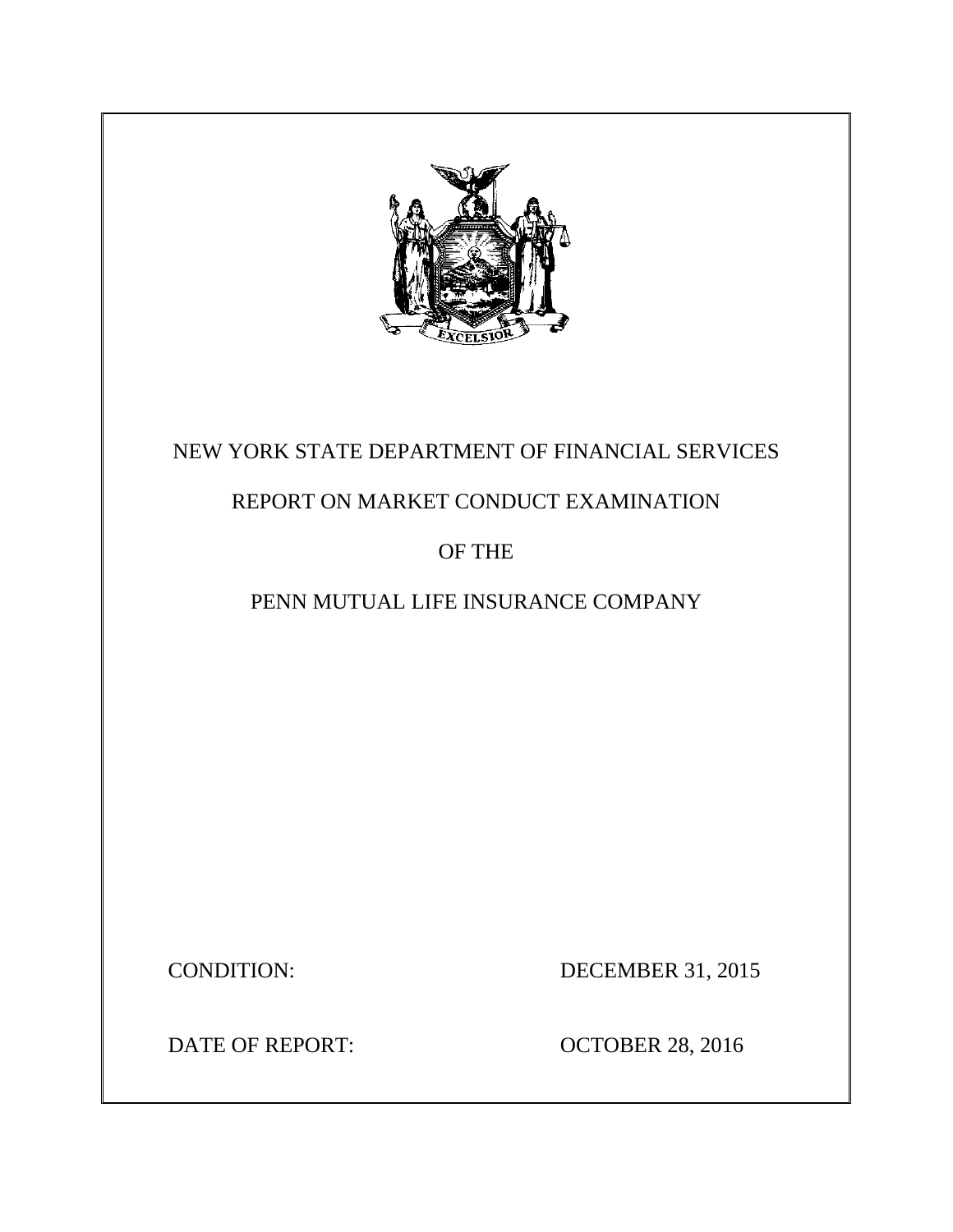#### NEW YORK STATE DEPARTMENT OF FINANCIAL SERVICES

#### REPORT ON MARKET CONDUCT EXAMINATION

OF THE

#### PENN MUTUAL LIFE INSURANCE COMPANY

AS OF

DECEMBER 31, 2015

DATE OF REPORT: OCTOBER 28, 2016

EXAMINER: FLORA EGBUCHULAM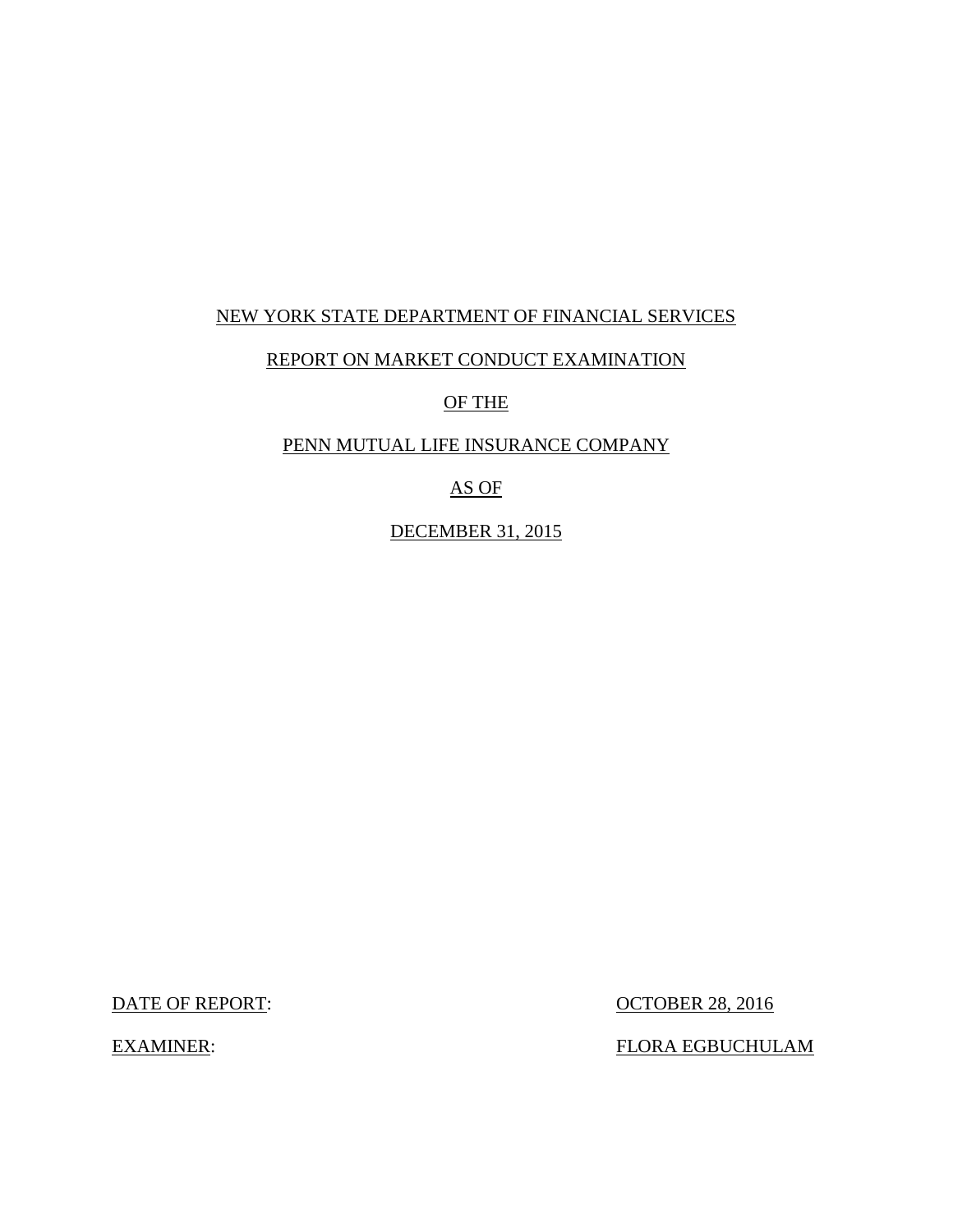### TABLE OF CONTENTS

| ITEM |                                     | PAGE NO.       |
|------|-------------------------------------|----------------|
| 1.   | Executive summary                   | $\overline{2}$ |
| 2.   | Scope of examination                | 3              |
| 3.   | Description of Company              | 4              |
|      | A. History                          | 4              |
|      | B. Territory and plan of operation  | 4              |
| 4.   | Market conduct activities           | 6              |
|      | A. Advertising and sales activities | 6              |
|      | B. Underwriting and policy forms    | 17             |
|      | C. Treatment of policyholders       | 18             |
| 5.   | Summary and conclusions             | 22             |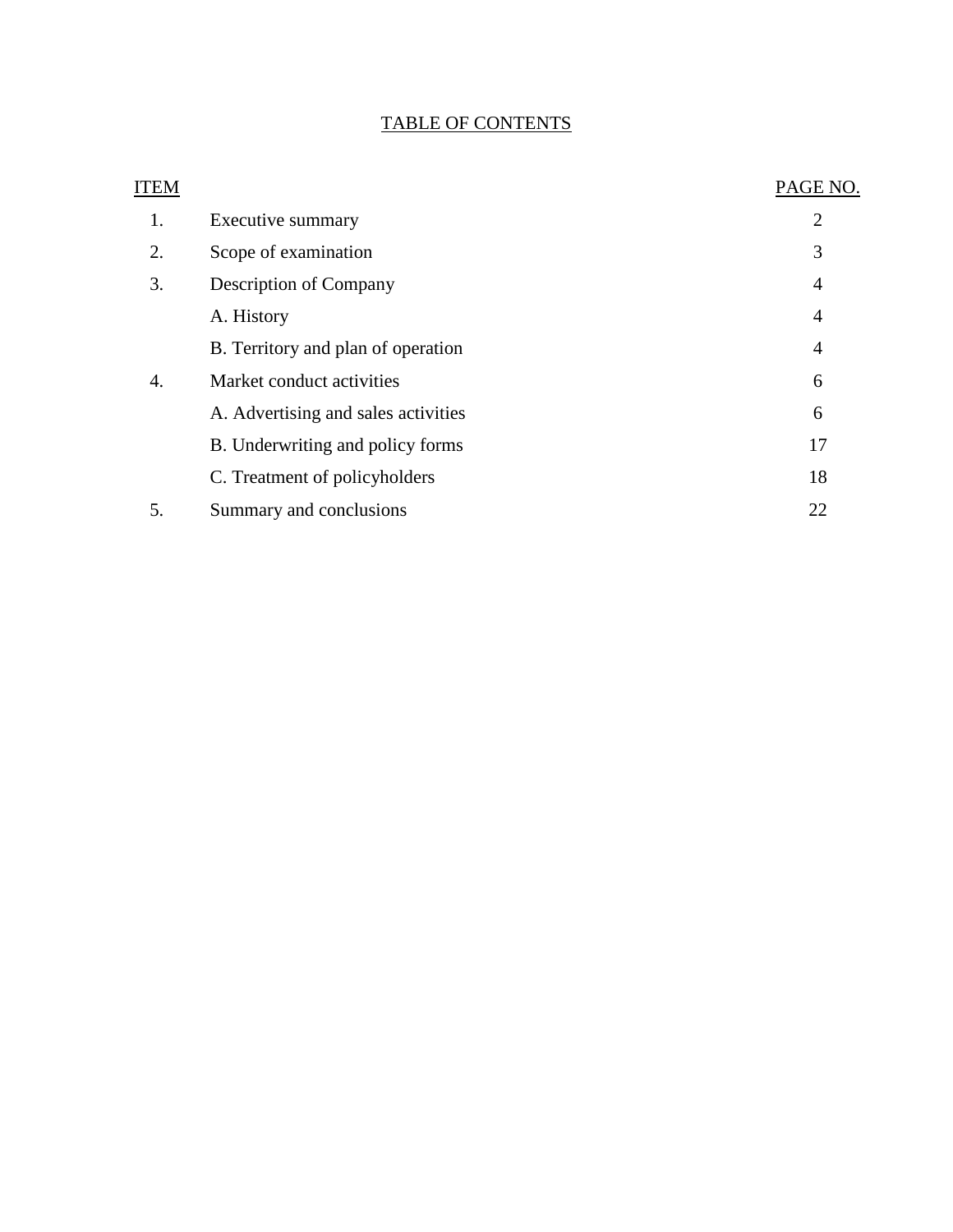

### NEW YORK STATE DEPARTMENT<sub>of</sub> **FINANCIAL SERVICES**

Andrew M. Cuomo Maria T. Vullo (Governor Maria T. Vullo Governor Maria T. Vullo Governor Maria T. Vullo Governor

Superintendent

April 13, 2018

Honorable Maria T. Vullo Superintendent of Financial Services New York, New York 10004

#### Madam:

 February 22, 2016, and annexed hereto, an examination has been made into the condition and affairs of The Penn Mutual Life Insurance Company, hereinafter referred to as "the Company," at In accordance with instructions contained in Appointment No. 31436, dated its home office located at 600 Dresher Road, Horsham, PA 19044.

 Wherever "Department" appears in this report, it refers to the New York State Department of Financial Services.

This report indicating the results of this examination is respectfully submitted.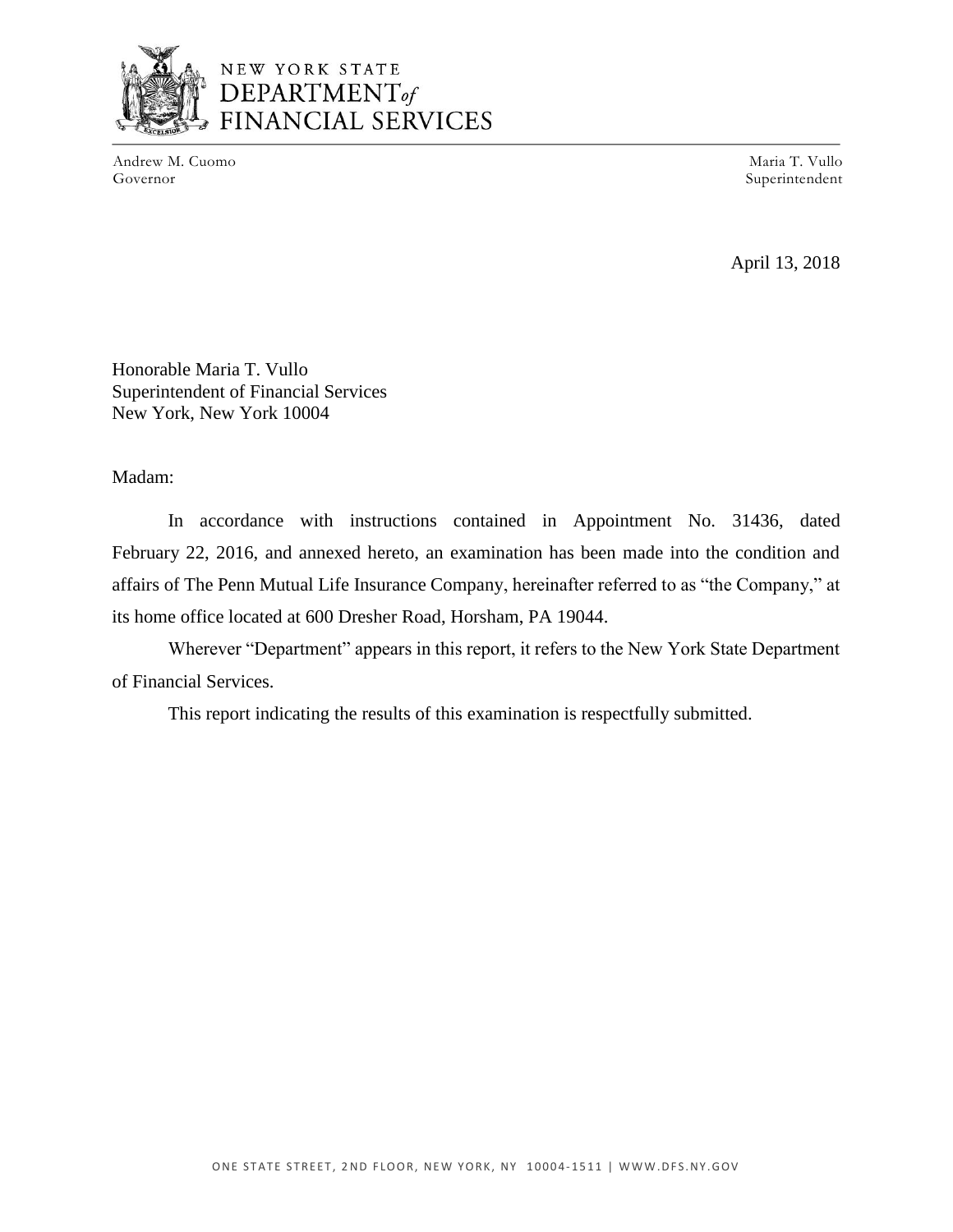#### 1. EXECUTIVE SUMMARY

<span id="page-4-0"></span>The material violations contained in this report are summarized below.

- The Company violated several sections of Insurance Regulation No. 60, 11 NYCRR by statements were necessary and required; (ii) review Disclosure Statements to ascertain that they were accurate and met the requirements of the Regulation; and (iii) enforce required state and company replacement procedures and designate a principal officer specifically failing to: (i) provide revised Disclosure Statements in instances where revised disclosure responsible for the monitoring procedures of the Regulation. (See item 4A-3 of this report)
- The Company violated Insurance Regulation No. 152, 11 NYCRR Section 243.2(b)(1)(iv) by failing to maintain various replacement documents needed to complete replacements for life policies and annuity contracts. (See item 4A-3 of this report)
- • The Company violated several sections of Insurance Regulation No.74, 11 NYCRR 53, including violation of sections 53-2.7 and 53-2.8 of the Regulation by utilizing a buyer's guide that did not contain all the statements required by Section 53-2.7 of the Regulation or did not contain any portion of the "ADDENDUM TO LIFE INSURANCE BUYER'S GUIDE" required by Section 53-2.8 of the Regulation. (See item 4A-4 of this report)
- The Company violated Section 3201(b)(1) of the New York Insurance Law by issuing 320 annuity contracts using an unapproved version of policy form No. VA-CS.X-11, and by issuing 462 life insurance policies with unapproved endorsement form No. SOP-01. (See item 4B-1of this report)
- The Company violated Section 2611(a) of New York Insurance Law by failing to obtain proper written informed consent prior to subjecting an applicant to an HIV-related test. (See item 4B-2 of this report)
- The Company violated Section 3211(b)(2) of the New York Insurance Law by failing to include disclosure language on notices of premium due provided to whole life insurance policyholders informing such policyholders that unless payment is made on or before the date when due or within the specified grace period thereafter, the policy shall terminate or lapse except as to the right to any cash surrender value or nonforfeiture benefit. (See item 4C-3 of this report)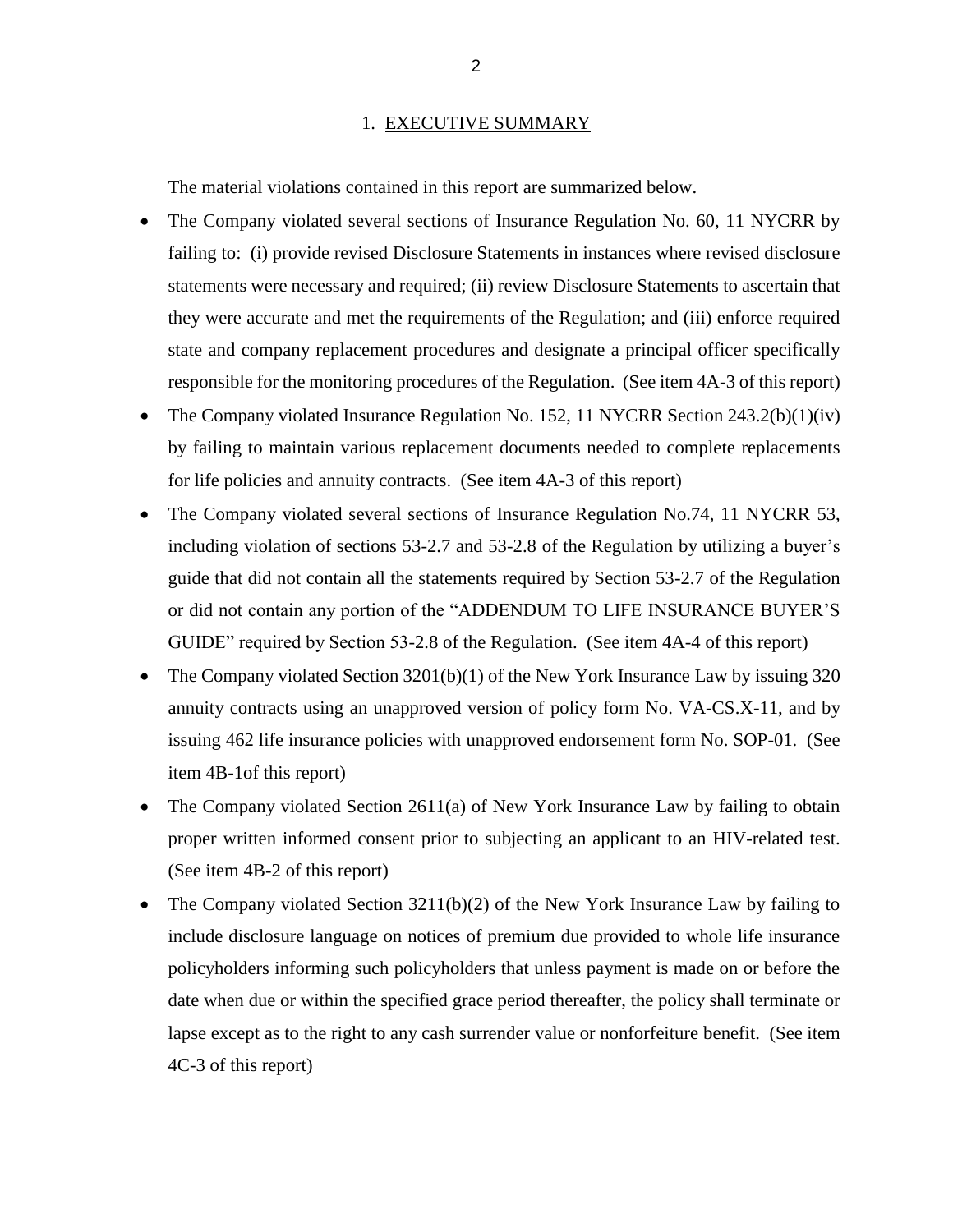#### 2. SCOPE OF EXAMINATION

<span id="page-5-0"></span> This examination covers the period from January 1, 2010, through December 31, 2015. As necessary, the examiner reviewed matters occurring subsequent to December 31, 2015, but prior to the date of this report (i.e., the completion date of the examination).

The examination comprised a review of market conduct activities and utilized the *National Association of Insurance Commissioners' Market Regulations Handbook* or such other examination procedures, as deemed appropriate, in such review.

This report on examination is confined to comments on matters which involve departure from laws, regulations or rules, or which require explanation or description.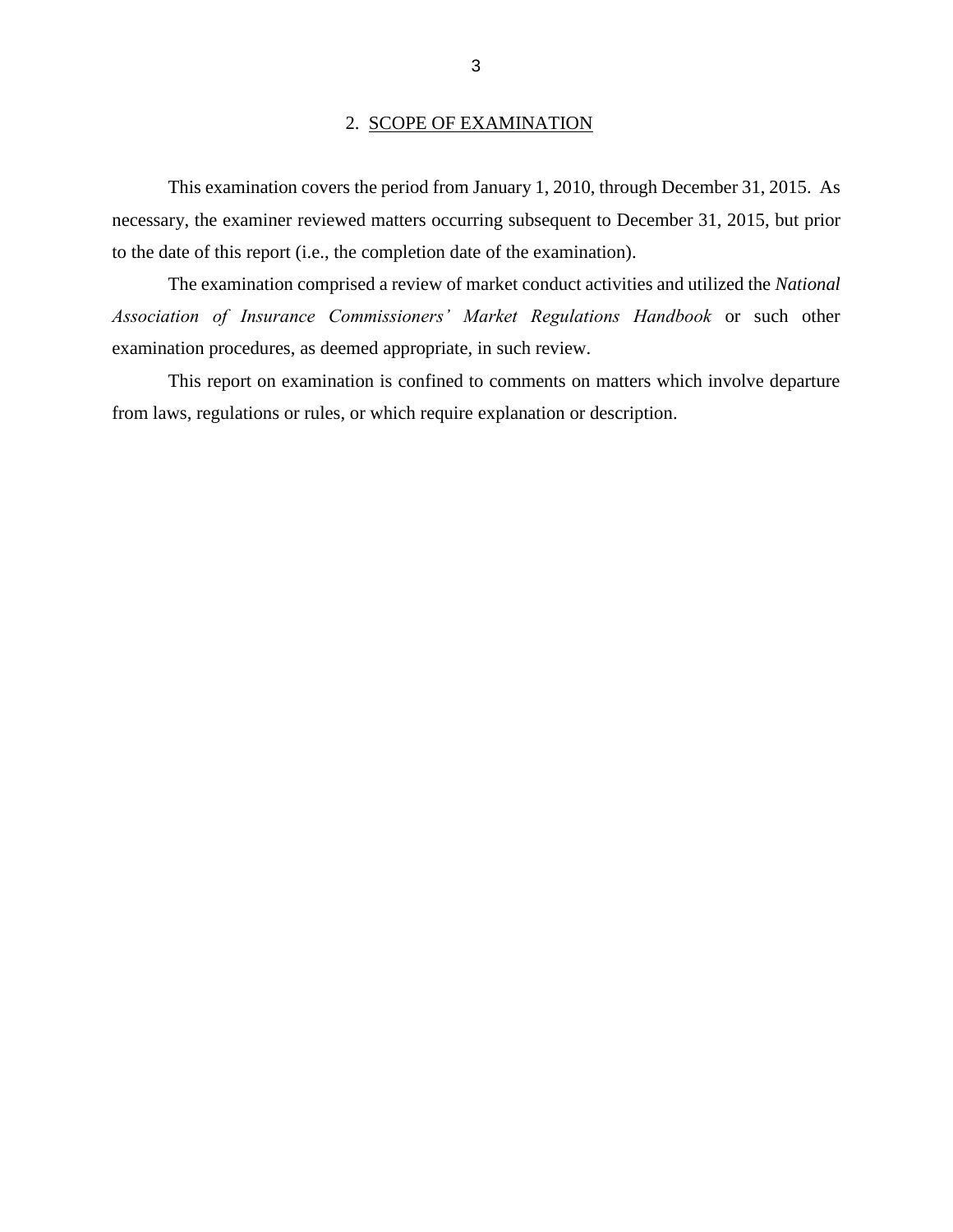#### 3. DESCRIPTION OF COMPANY

#### A. History

 The Company was incorporated as a mutual life company under the laws of Pennsylvania on February 24, 1847, and commenced business on May 25, 1847. The Company obtained its New York license on March 1, 1869.

This is the Company's first statutory examination by the Department.

#### B. Territory and Plan of Operation

 The Company is authorized to write life insurance, annuities and accident and health insurance as defined in paragraphs 1, 2 and 3 of Section 1113(a) of the New York Insurance Law.

 The Company is licensed to transact business in all 50 states and the District of Columbia. In 2015, 15.5% of life insurance premiums, 15.2% of annuity considerations, 32% of accident and health premiums, 9.1% of deposit-type funds, and 10% of other considerations were received from New York. Policies are written on a participating and non-participating basis.

The following tables show the percentage of direct premiums received, by state, and by major lines of business for the year 2015:

| Life Insurance Premiums |            | <b>Annuity Considerations</b> |        |
|-------------------------|------------|-------------------------------|--------|
| New York                | 15.5%      | New York                      | 15.2%  |
| California              | 14.4       | Minnesota                     | 10.8   |
| Pennsylvania            | 6.5        | California                    | 8.2    |
| New Jersey              | 5.7        | Florida                       | 8.1    |
| Florida                 | <u>4.9</u> | <b>Massachusetts</b>          | 7.2    |
| Subtotal                | 47.0%      | Subtotal                      | 49.5%  |
| All others              | 53.0       | All others                    | 50.5   |
| Total                   | 100.0%     | Total                         | 100.0% |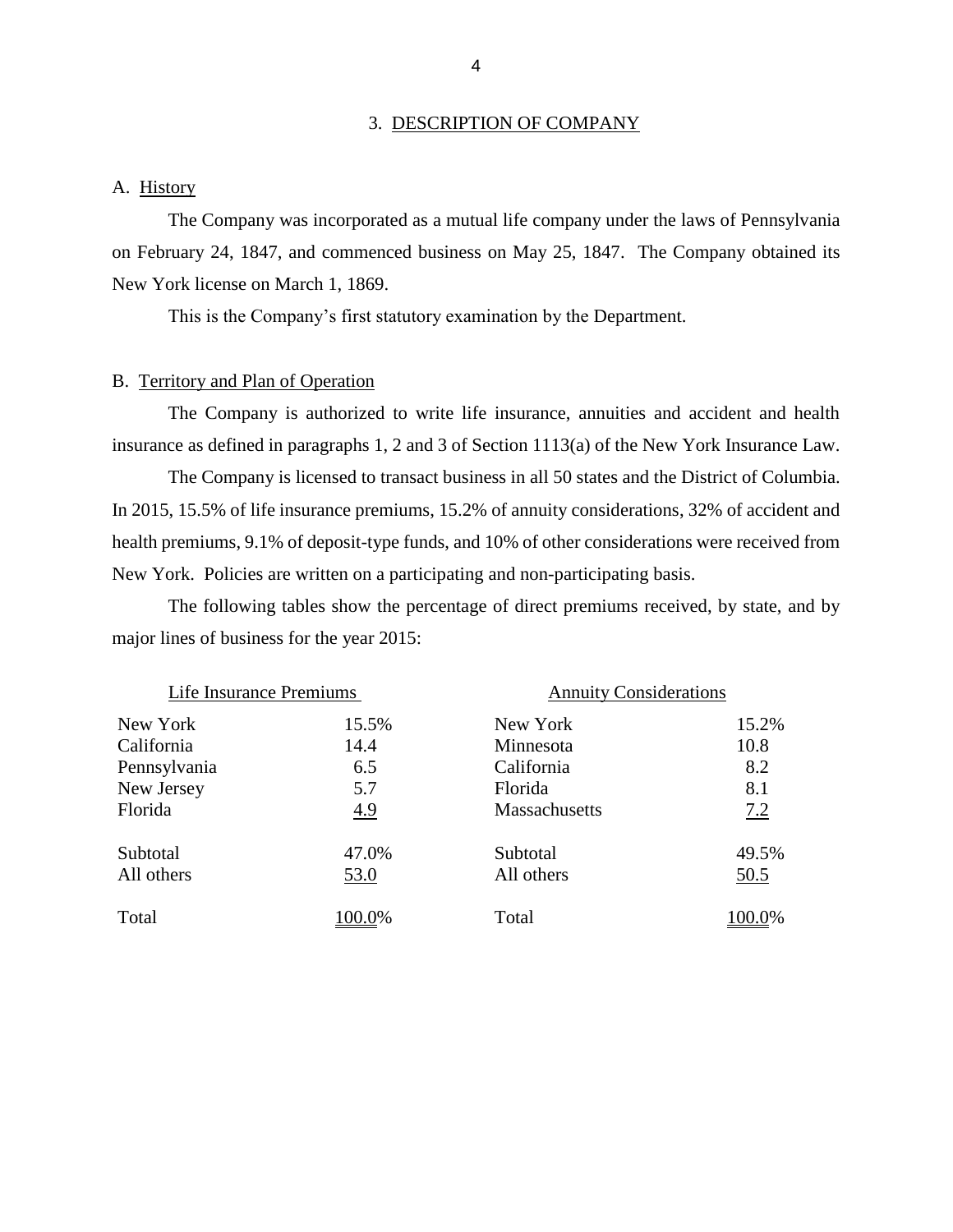| Accident and Health<br><b>Insurance Premiums</b> |        | Deposit Type Funds |        |  |
|--------------------------------------------------|--------|--------------------|--------|--|
| New York                                         | 32.0%  | Massachusetts      | 22.0%  |  |
| Florida                                          | 10.3   | Florida            | 12.0   |  |
|                                                  |        | New York           | 9.1    |  |
| All others                                       | 57.7   | Subtotal           | 43.1%  |  |
|                                                  |        | All others         | 56.9   |  |
| Total                                            | 100.0% |                    |        |  |
|                                                  |        | Total              | 100.0% |  |

 to-medium size entities. The products offered include whole life, term life, universal life, and variable universal life policies, as well as deferred and immediate annuity products. The Company generated most of its premium income from ordinary annuities. In 2014, the Company's net premiums from ordinary life business decreased by approximately \$849 million. This decrease The principal lines of business sold during the examination period are individual life insurance and annuity products offered to affluent individuals, professionals and owners of smallwas due to the cession of a block of Guaranteed Protect Universal Life business on December 31, 2014, to The Penn Insurance and Annuity Company, the Company's wholly owned subsidiary, under a coinsurance agreement with funds withheld.

 proprietary broker-dealer, Hornor, Townsend & Kent, Inc. ("HTK"). The CAS is a retail distribution model that provides life and annuity products directly to consumers. The IFN is a The Company's agency operations consist of two distribution channels, the Career Agency System ("CAS") and the Independent Financial Network ("IFN"), including the Company's wholesale distribution model that deals with intermediaries, both non-registered independent advisors and registered advisors of independent broker-dealers. Variable products are offered through HTK, which does so through outside independent broker-dealers.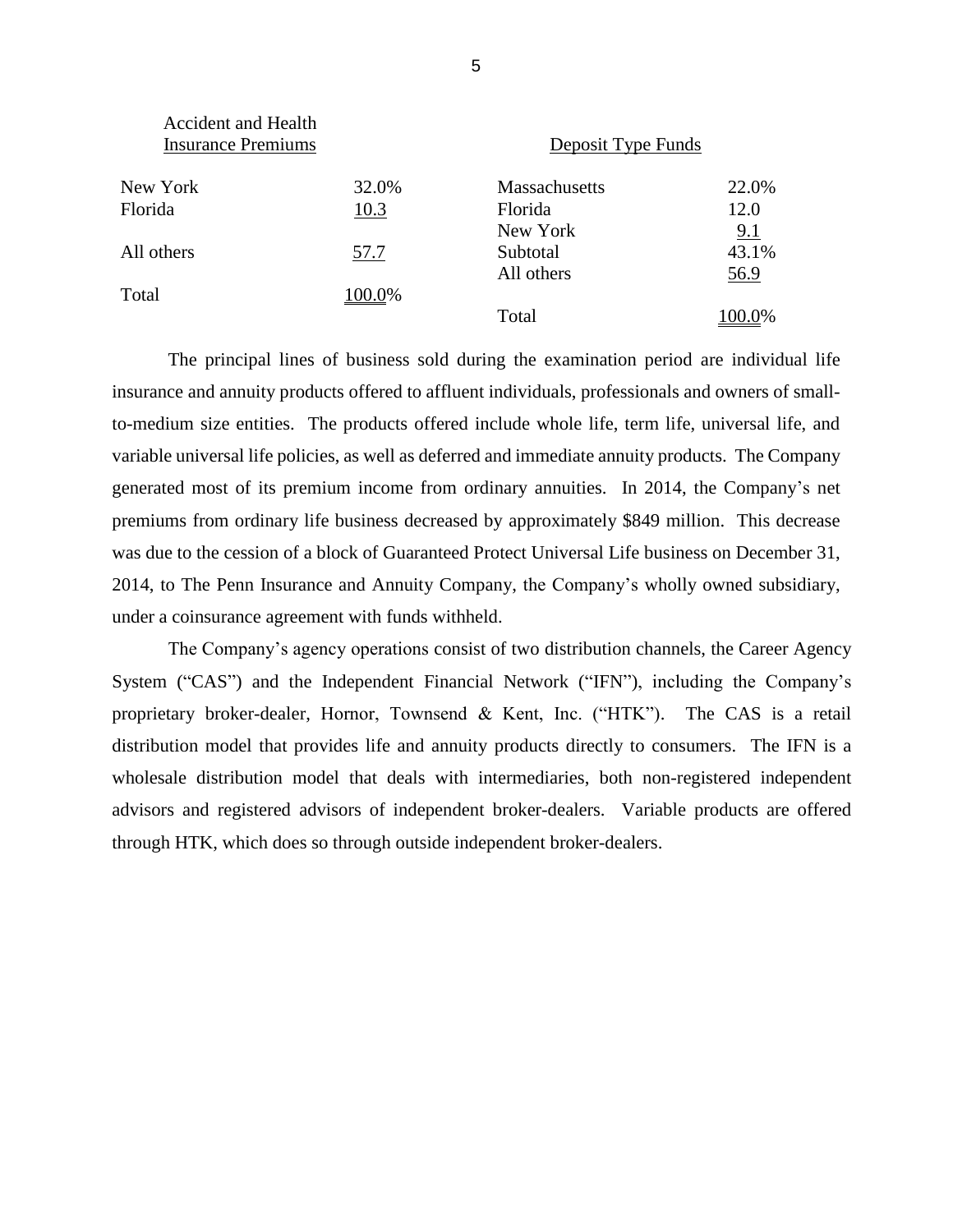#### 4. MARKET CONDUCT ACTIVITIES

<span id="page-8-0"></span> affecting policyholders, claimants, and beneficiaries to determine compliance with applicable The examiner reviewed various elements of the Company's market conduct activities statutes and regulations and the operating rules of the Company.

#### A. Advertising and Sales Activities:

 The examiner reviewed a sample of the Company's advertising files and sales activities of the agency force including trade practices, solicitation and the replacement of insurance policies.

1. Insurance Regulation No. 34-A, 11 NYCRR Section 219.4(c) states:

 "The use of the terms *instant, savings, guaranteed cost, guaranteed renewable, noncancellable*, *deposit, investment*, or words of similar import, or phrases which include such words, may, in the context used, be deemed to be misleading and capable of being deceptive."

Insurance Regulation No. 34-A, 11 NYCRR Section 219.4(e) states, in part:

 *additional cost*, or words of similar import, may not be used with respect to any "The words *free, no cost, without cost, no additional cost, at no extra cost, without*  benefit or service being made available with the policy...."

Insurance Regulation No. 34-A, 11 NYCRR Section 219.4(h) states:

 "Any insurer using the phrase *low cost* or similar term, to characterize its operation, policy portfolio, or a particular policy form shall, upon request of the superintendent, submit to the superintendent such evidence as it may have to substantiate such use."

 The examiner reviewed a sample of 38 advertisements used to market life insurance and the Company's advertisement logs and 13 advertisements were selected from the Company's public website. The examiner's review revealed that 6 (15.8%) of the 38 advertisements contain the word "deposit" which, in the contexts used, may be deemed potentially misleading and capable annuity products during the examination period. Twenty-five advertisements were selected from of being deceptive to consumers.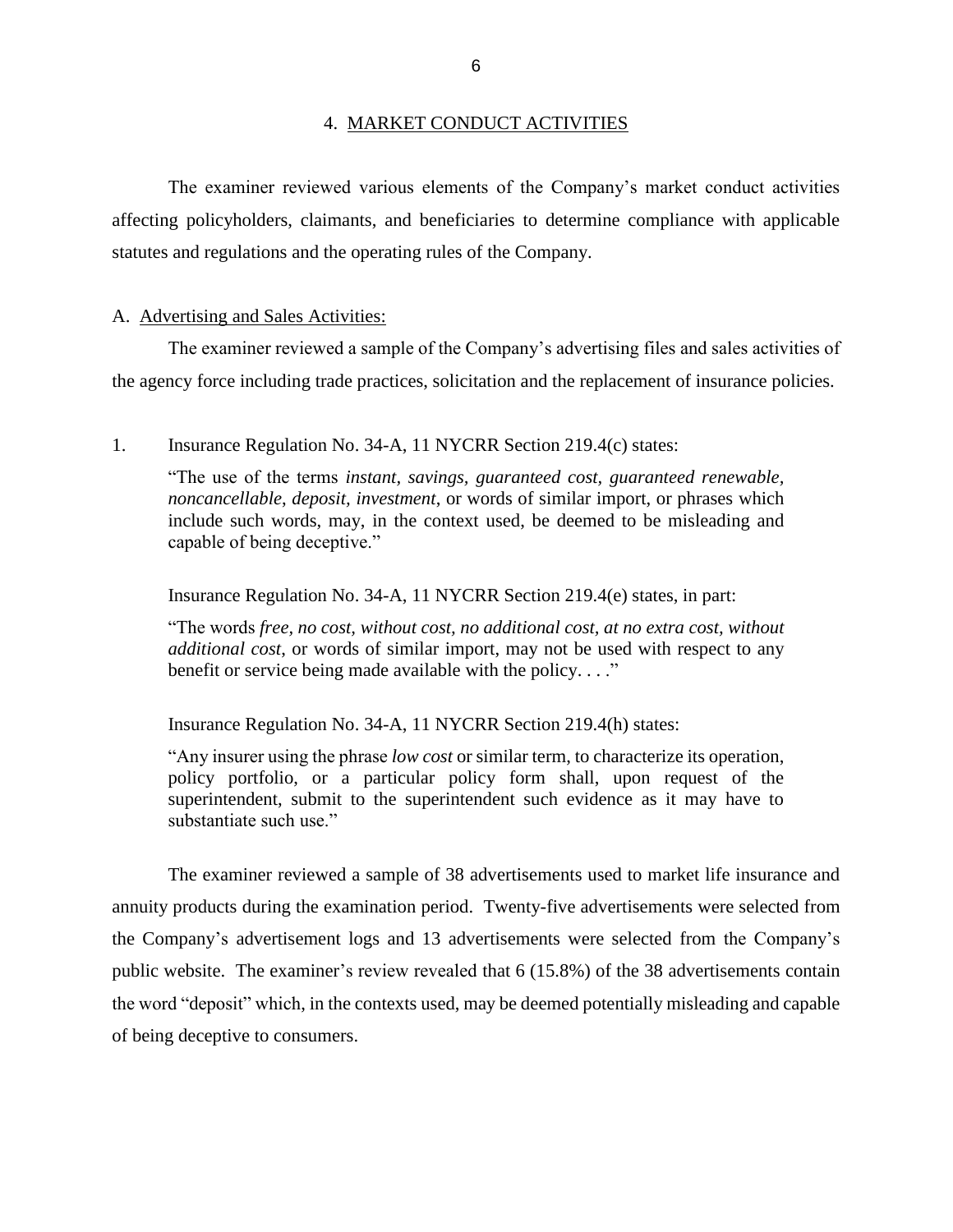The Company violated Insurance Regulation No. 34-A, 11 NYCRR Section 219.4(c) by using a potentially misleading or deceptive word on advertisements for whole life and annuity products.

 variable universal life products. Rather than specify the charge for the benefit or service, or state that a charge is included in the premium, the Company used words and phrases that may be deemed The examiner's review also revealed that 4 (10.5%) of the 38 advertisements contained the words and/or phrases, "at no additional cost", or "at no additional charge" to describe the options and benefits being made available with the Company's deferred annuity, universal life, and potentially misleading and capable of being deceptive to consumers.

 The Company violated Insurance Regulation No. 34-A, 11 NYCRR Section 219.4(e) by failing to specify the charge for the benefit or service, or state that a charge is included in the premium for the guaranteed coverage for deferred annuity, universal life, and variable universal life products.

 and/or phrases, "low cost", "lower cost", or similar term, to describe the cost of the annuity and substantiate the use of the words "low-cost" on the three advertisements for annuity and universal The examiner's review revealed that 3 (7.9%) of the 38 advertisements contained words universal life products being offered. The Company was unable to provide sufficient evidence to life products.

 The Company violated Insurance Regulation No. 34-A, 11 NYCRR Section 219.4(h) by using the words and phrases "low cost" or "lower cost" on advertisements for annuity and universal life products without substantive evidence of such use.

#### 2. Section 2112(d) of the New York Insurance Law states, in part:

"Every insurer, . . . or the authorized representative of the insurer, . . . doing business in this state shall, upon termination of the certificate of appointment . . . of any insurance agent, . . . file with the superintendent within thirty days a statement, in such form as the superintendent may prescribe, of the facts relative to such termination for cause. The insurer, . . . or the authorized representative of the insurer, . . . shall provide, within fifteen days after notification has been sent to the superintendent, a copy of the statement filed with the superintendent to the insurance producer at his, or her or its last known address by certified mail, return receipt requested, postage prepaid or by overnight delivery using a nationally recognized carrier. . . . "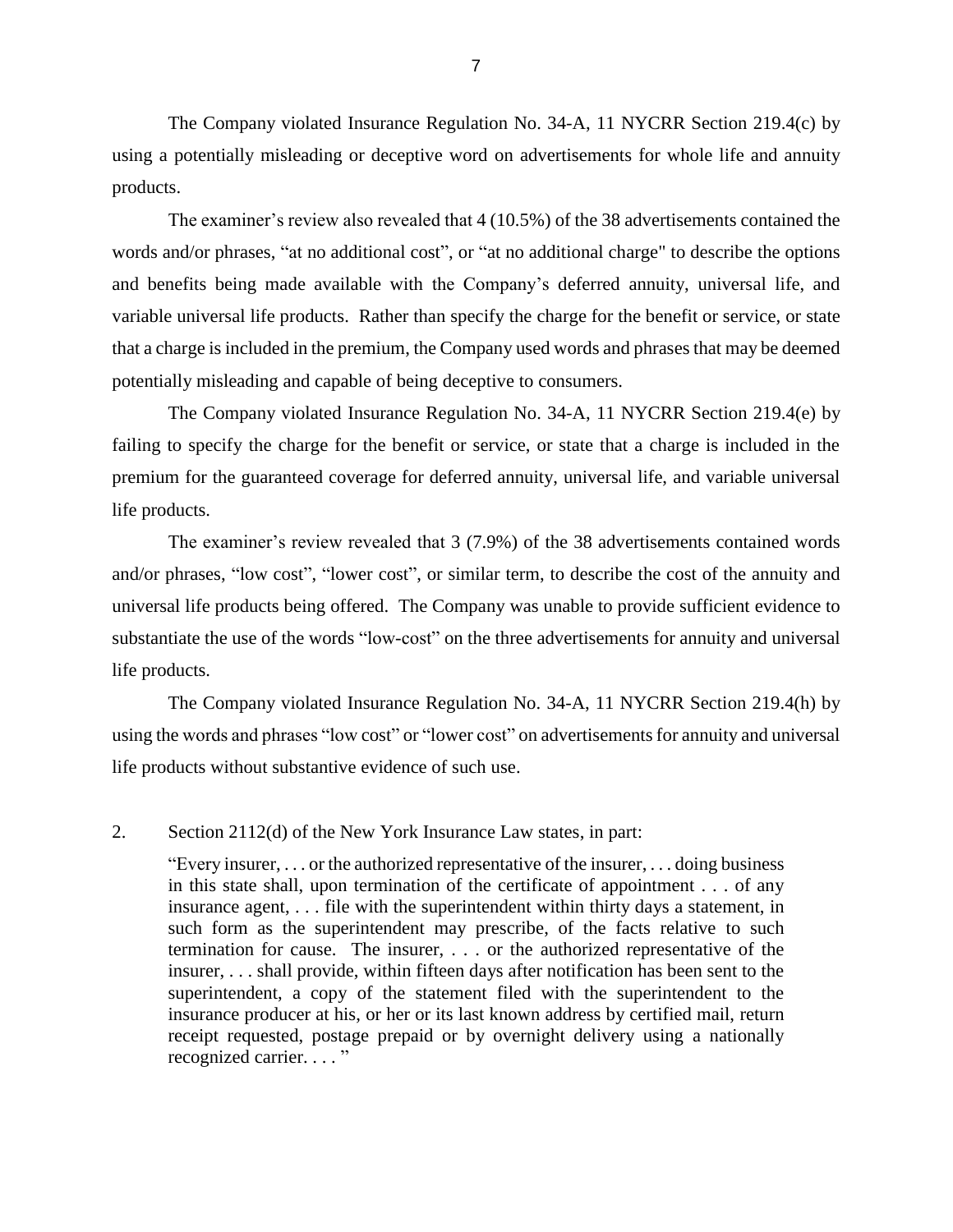The examiner reviewed the files of nine agents who were terminated for cause during the examination period and noted that three (33.3%) of the termination-for-cause letters were handdelivered to the terminated producers.

 The Company violated Section 2112(d) of the New York Insurance Law by failing to provide insurance producers termination for cause letters by certified mail, return receipt requested, postage prepaid or by overnight delivery using a nationally recognized carrier.

3. Insurance Regulation No. 60 (2nd Amendment), 11 NYCRR Section 51.5(c) states, in part:

"[Each insurance agent and broker shall]: . . .

where a replacement has occurred or is likely to occur: . . .

 application, the 'IMPORTANT Notice Regarding Replacement or Change of Life Insurance Policies or Annuity Contracts' and a completed 'Disclosure Statement' signed by the agent or broker in the form prescribed by the Superintendent of (3) present to the applicant, not later than at the time the applicant signs the Financial Services and leave copies of such forms with the applicant for his or her records...."

Insurance Regulation No.  $60 \text{ (3}^{\text{rd}}$  Amendment), 11 NYCRR Section 51.5(c) states, in part:

"[Each insurance agent and broker shall]: . . .

where a replacement has occurred or is likely to occur: ...

 application, the "IMPORTANT Notice Regarding Replacement or Change of Life Insurance Policies or Annuity Contracts" and leave a copy of such form with the (4) present to the applicant, not later than at the time the applicant signs the applicant for the applicant's records . . ."

Insurance Regulation No.  $60 (2<sup>nd</sup> Amendment)$ , 11 NYCRR Section 51.6(b) states, in part:

 "Where a replacement has occurred or is likely to occur, the insurer replacing the life insurance policy or annuity contract shall: . . .

 (2) require with or as part of each application a copy of any proposal, including the sales material used in the sale of the proposed life insurance policy or annuity contract, and proof of receipt by the applicant of the 'IMPORTANT Notice Regarding Replacement or Change of Life Insurance Policies or Annuity Contracts' and the completed 'Disclosure Statement'. . . . "

Insurance Regulation No. 60 (3rd Amendment), 11 NYCRR Section 51.6(b) states, in part:

 "Where a replacement has occurred or is likely to occur, the insurer replacing the life insurance policy or annuity contract shall: . . .

 (2) require with or as part of each application a copy of the sales material including any proposal, used in the sale of the life insurance policy or annuity contract, and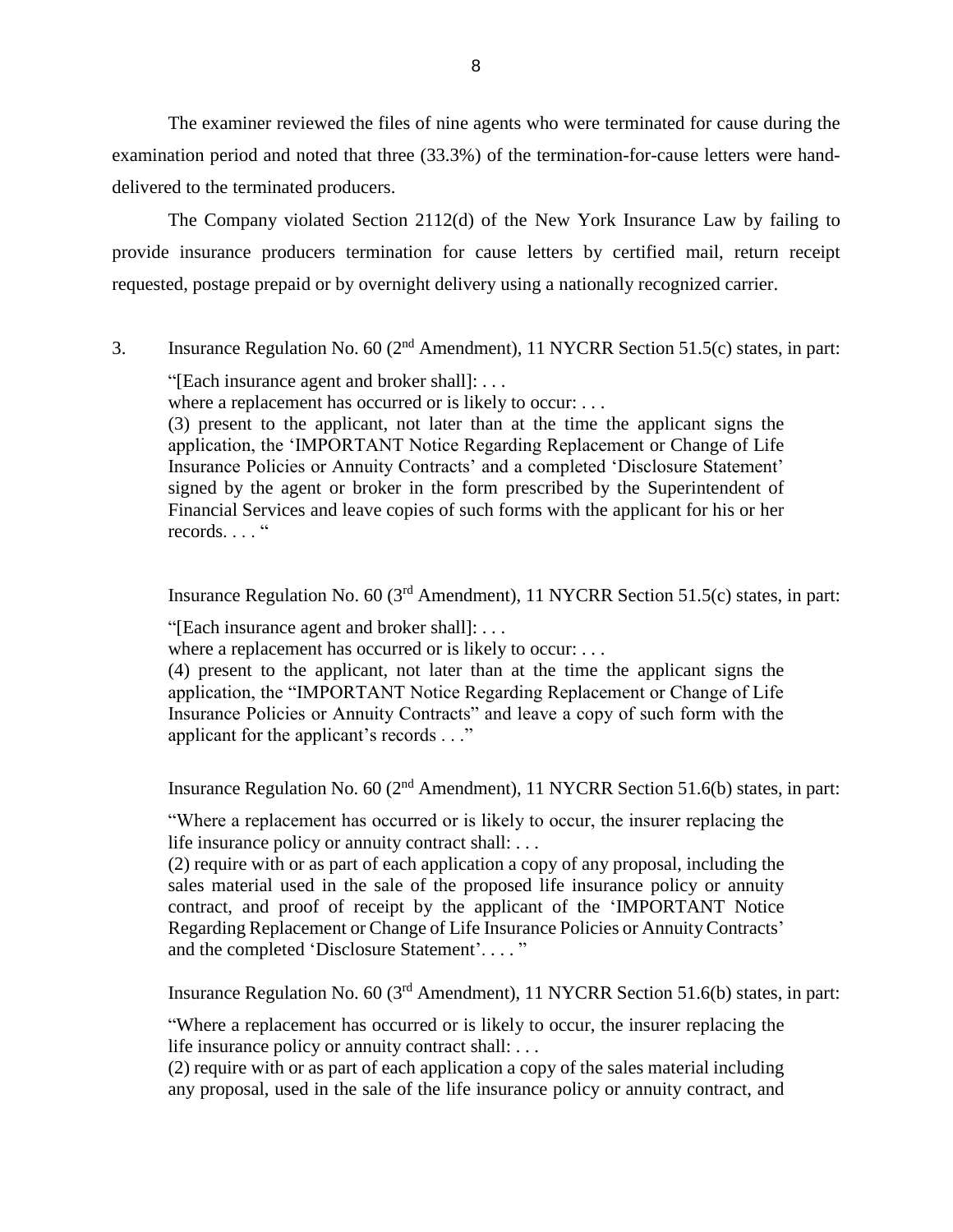proof of receipt by the applicant of the 'IMPORTANT Notice Regarding Replacement or Change of Life Insurance Policies or Annuity Contracts'...."

 The examiner reviewed a sample of replacement files consisting of 170 new annuity contracts and 191 new life policies issued during the examination period. The sample included both internal and external replacements. The review revealed several deviations from Insurance Regulation No. 60, and significant inconsistencies in following or adhering to the Company's own replacement guidelines and procedures.

In 5 (2.6%) of the 191 life insurance policy replacements reviewed and in 6 (3.5%) of 170 annuity contract replacements reviewed, the examiner noted that the *IMPORTANT Notice* was either not provided to the applicant, or it was provided to the applicant later than at the time of application. The examiner also noted that in each instance, the Company failed to require with or as part of the application a proof of receipt by the applicant of the "IMPORTANT Notice".

The Company violated Insurance Regulation No. 60 (2<sup>nd</sup> Amendment), 11 NYCRR Section as Insurance Regulation No. 60 ( $2<sup>nd</sup>$  Amendment), 11 NYCRR Section 51.6(b)(2) and Insurance 51.5(c)(3) and Insurance Regulation 60 ( $3<sup>rd</sup>$  Amendment), 11 NYCRR Section 51.5(c)(4) as well Regulation No. 60 (3rd Amendment), 11 NYCRR Section 51.6(b)(2) by failing to require with, or as part of the applications, proof of receipt by the applicants of the "IMPORTANT Notice".

Insurance Regulation No. 60 ( $2<sup>nd</sup>$  Amendment), 11 NYCRR Section 51.6(b) states, in part:

 "Where a replacement has occurred or is likely to occur, the insurer replacing the life insurance policy or annuity contract shall: . . .

 (3) Examine any proposal used, including the sales material used in the sale of the and ascertain that they are accurate and meet the requirements of the Insurance Law proposed life insurance policy or annuity contract, and the 'Disclosure Statement', and this Part. . . . "

Insurance Regulation No. 60 (3rd Amendment), 11 NYCRR Section 51.6(b) states, in part:

 "Where a replacement has occurred or is likely to occur, the insurer replacing the life insurance policy or annuity contract shall: . . .

 (4) examine the sales material, including any proposal, used in the sale of the life that they are accurate and meet the requirements of the Insurance Law and insurance policy or annuity contract, and the 'Disclosure Statement', and ascertain regulations . . . "

 In 129 (67.5%) of the 191 life insurance policy replacements reviewed and in 132 (77.6%) of 170 annuity contract replacements reviewed, the examiner noted various inconsistencies on the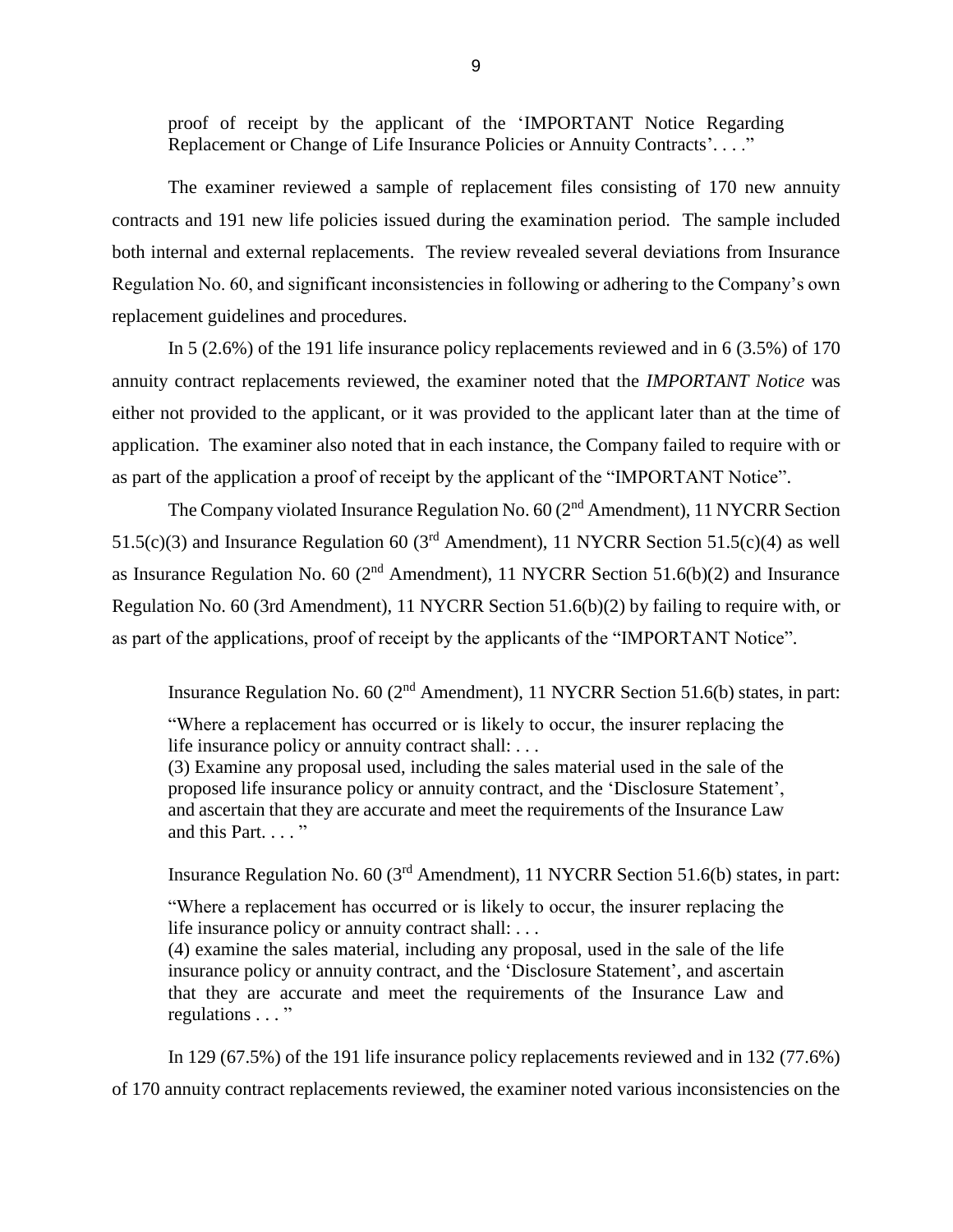Disclosure Statements: failure to record the valuation date, recording an incorrect valuation date, recording replaced policy surrender amounts that differed from the surrender amount on the replaced insurer's document. These inconsistencies indicated that sales material was used when none was actually used or indicated that no sales material was used when sales material was actually used.

The Company violated Insurance Regulation No. 60 (2<sup>nd</sup> Amendment), 11 NYCRR Section 51.6(b)(3) and Insurance Regulation No. 60 ( $3<sup>nd</sup>$  Amendment), 11 NYCRR Section 51.6(b)(4) by failing to examine and ascertain that the Disclosure Statement was accurate and met the requirements of the Regulation.

Insurance Regulation No. 60 ( $2<sup>nd</sup>$  Amendment), 11 NYCRR Section 51.6(b) states, in part:

 "Where a replacement has occurred or is likely to occur, the insurer replacing the life insurance policy contract shall: . . .

 (4) Within 10 [ten] days of receipt of the application furnish to the insurer whose coverage is being replaced a copy of any proposal, including the sales material used in the sale of the proposed life insurance policy or annuity contract, and the completed 'Disclosure Statement' . . . "

 In 33 (19.4%) of the 170 annuity contracts replacements reviewed, the Company failed to provide the company being replaced with a copy of the proposal, including the sales material used in the sale of the proposed life insurance policy, and the completed "Disclosure Statement" or failed to provide the documentation within 10 days of receipt of the completed application.

The Company violated Insurance Regulation No. 60 (2<sup>nd</sup> Amendment), 11 NYCRR Section 51.6(b)(4) by failing to furnish to the insurer whose coverage is being replaced a copy of the required materials or by failing to provide such materials within the required time frame.

Insurance Regulation No. 60 ( $2<sup>nd</sup>$  Amendment), 11 NYCRR Section 51.6(b) states, in part:

 "Where a replacement has occurred or is likely to occur, the insurer replacing the life insurance policy or annuity contract shall: . . .

 life insurance policy or annuity contract applied for, ensure that the requirements of this Part are met with respect to the information relating to the life insurance policy or annuity contract as issued, including but not limited to the revised 'Disclosure Statement,' any revised or additional sales material used and (9) in the event the life insurance policy or annuity contract issued differs from the acknowledgement by the applicant of receipt of such revised material."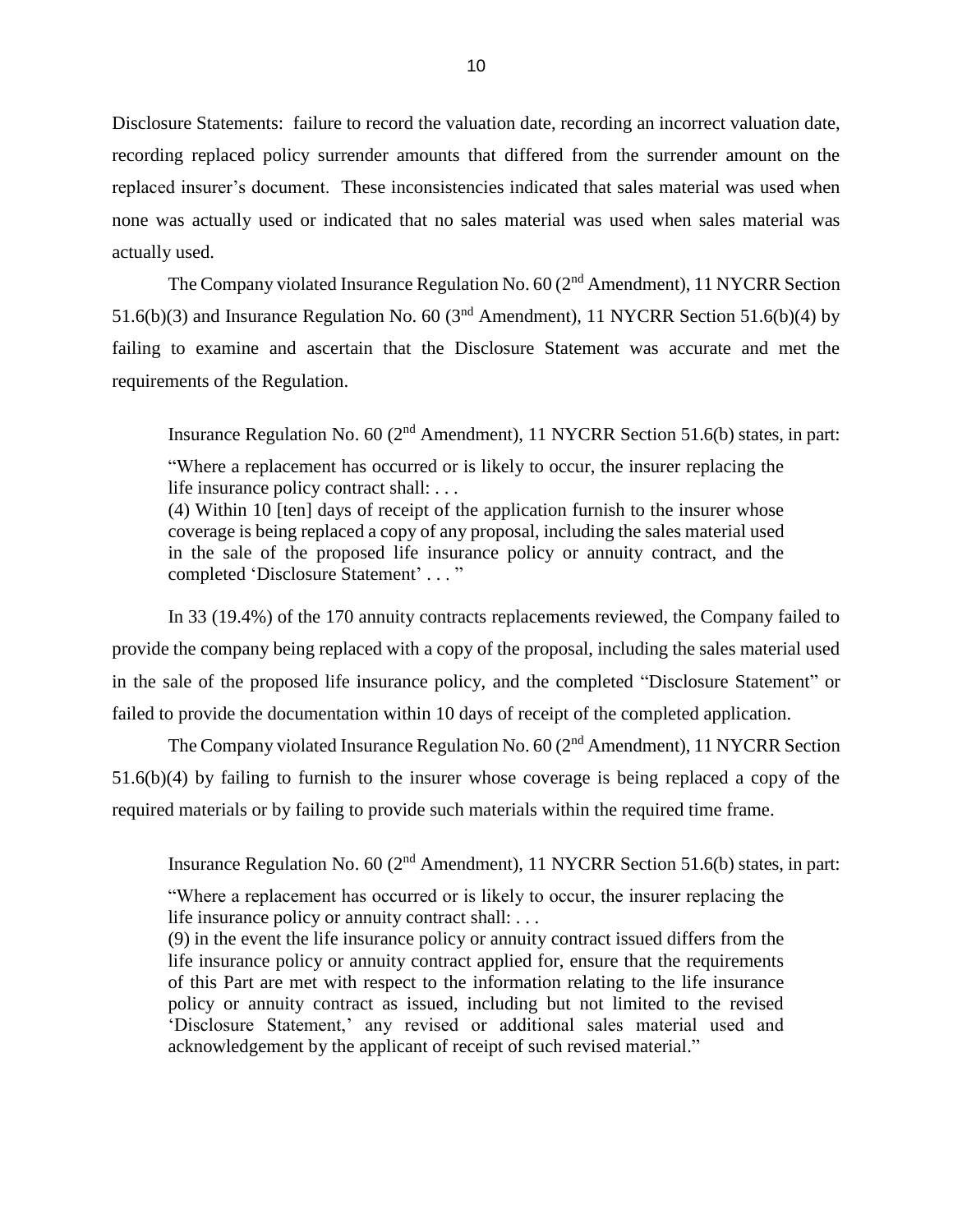Insurance Regulation No. 60 (3rd Amendment), 11 NYCRR Section 51.6(b) states, in part:

 "Where a replacement has occurred or is likely to occur, the insurer replacing the life insurance policy contract shall: . . .

 delivery of the life insurance policy or annuity contract and the life insurance policy or annuity contract is issued other than as applied for, then the insurer shall provide the owner a revised 'Disclosure Statement' that conforms to the life insurance policy or annuity contract as issued no later than the time of delivery of the policy (10) if an initial 'Disclosure Statement' was provided to the applicant prior to the or contract . . . "

 In 31 (16.2%) of 191 internal and external life insurance replacements and in 19 (11.2%) of 170 of internal and external annuity contracts replacements reviewed, the examiner noted that the Company did not provide the applicant with a revised Disclosure Statement, even though the policy or contract was issued "other than as applied for".

The Company violated Insurance Regulation No. 60 (2<sup>nd</sup> Amendment), 11 NYCRR Section 51.6(b)(9) and Insurance Regulation No. 60 ( $3<sup>rd</sup>$  Amendment), 11 NYCRR Section 51.6(b)(10) by failing to issue a revised Disclosure Statement in cases where the life policy or annuity contract issued differed from the policy or contract applied for.

Insurance Regulation No. 60 (3rd Amendment), 11 NYCRR Section 51.6(e) states, in part:

 "Both the insurer that issued the life insurance policy or annuity contract that is being replaced and the insurer replacing the life insurance policy or annuity contract shall establish and implement procedures to ensure compliance with the requirements of this Part. These procedures shall include a requirement that all material be dated upon receipt. Such insurers shall also designate a principal officer specifically responsible for the monitoring and enforcement of these procedures. All insurers . . . shall furnish the superintendent with these procedures and the name the designated principal officer shall be furnished to the superintendent within 30 and title of the designated principal officer . . . Any changes in these procedures or days of such change."

 In 148 (77.5%) of 191 of life insurance replacements reviewed, the Company failed to date function revealed that the Company did not designate a principal officer specifically responsible for the monitoring and enforcement of Insurance Regulation No. 60 procedures during the stamp replacement documents upon receipt. In addition, the examiner's review of the replacement examination period.

The Company violated Insurance Regulation No. 60 (3<sup>rd</sup> Amendment), 11 NYCRR Section 51.6(e) by failing to date stamp replacement documents upon receipt and by failing to designate a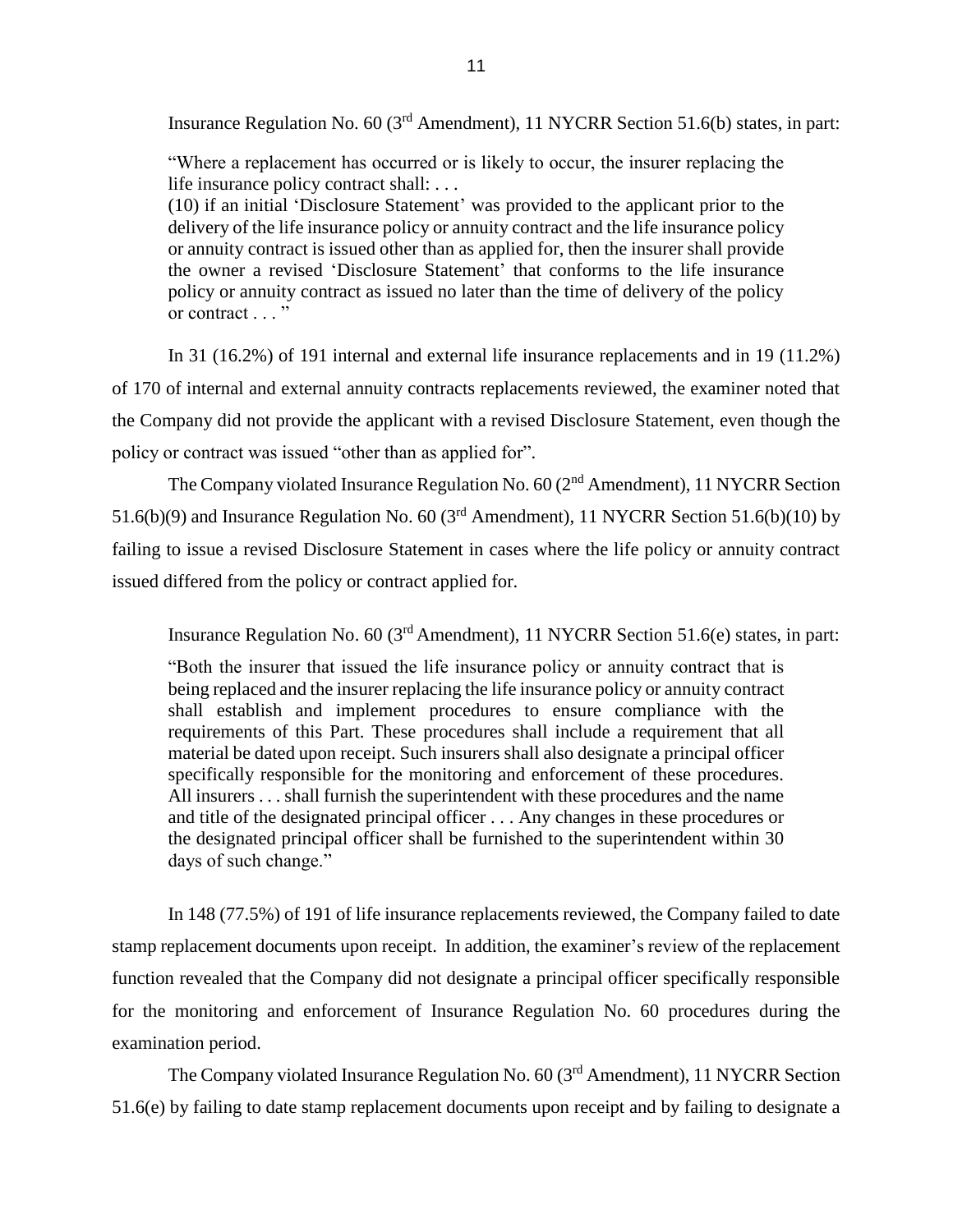principal officer specifically responsible for the monitoring and enforcement of its replacement procedures.

Insurance Regulation No. 152, 11 NYCRR Section 243.2(b) states, in part:

 (1) A policy record for each insurance contract or policy for six calendar years after the date the policy is no longer in force or until after the filing of the report on examination in which the record was subject to review, whichever is longer. . . . A "Except as otherwise required by law or regulation, an insurer shall maintain: policy record shall include: . . .

 (iv) Other information necessary for reconstructing the solicitation, rating, and underwriting of the contract or policy.  $\ldots$ "

 replacements reviewed, the Company failed to maintain one or more replacement documents in In 9 (4.7%) of the 191 life replacements reviewed, the Company failed to maintain one or more replacement documents in the policy record, and in 52 (30.6%) of the 170 annuity the policy record. The review of the replacement transactions files revealed:

- policy necessary to complete the "Disclosure Statement" was not maintained in the (i) In seven of life replacements and in 43 of annuity replacement transactions reviewed, the information obtained from the existing insurer or the support for the proposed policy record.
- (ii) In five of the annuity replacements reviewed, a copy of the agent authorization form, which includes a list of all annuity contracts proposed to be replaced, was not maintained in the policy record.
- replacement transactions reviewed, a copy of the sales material used in the sale was (iii) In two of the life replacement transactions reviewed and in nine of the annuity not maintained in the policy record.

 The Company violated Insurance Regulation No. 152, 11 NYCRR Section 243.2(b)(1)(iv) by failing to maintain various replacement documents needed to complete replacements for life policies and annuity contracts.

 ". . . Once you have decided which type of policy to buy, you can use a cost comparison index to help you compare similar policies. Life insurance agents or companies can give you information about several different kinds of indexes that 4. Insurance Regulation No. 74, 11 NYCRR Section 53-2.7 states, in part: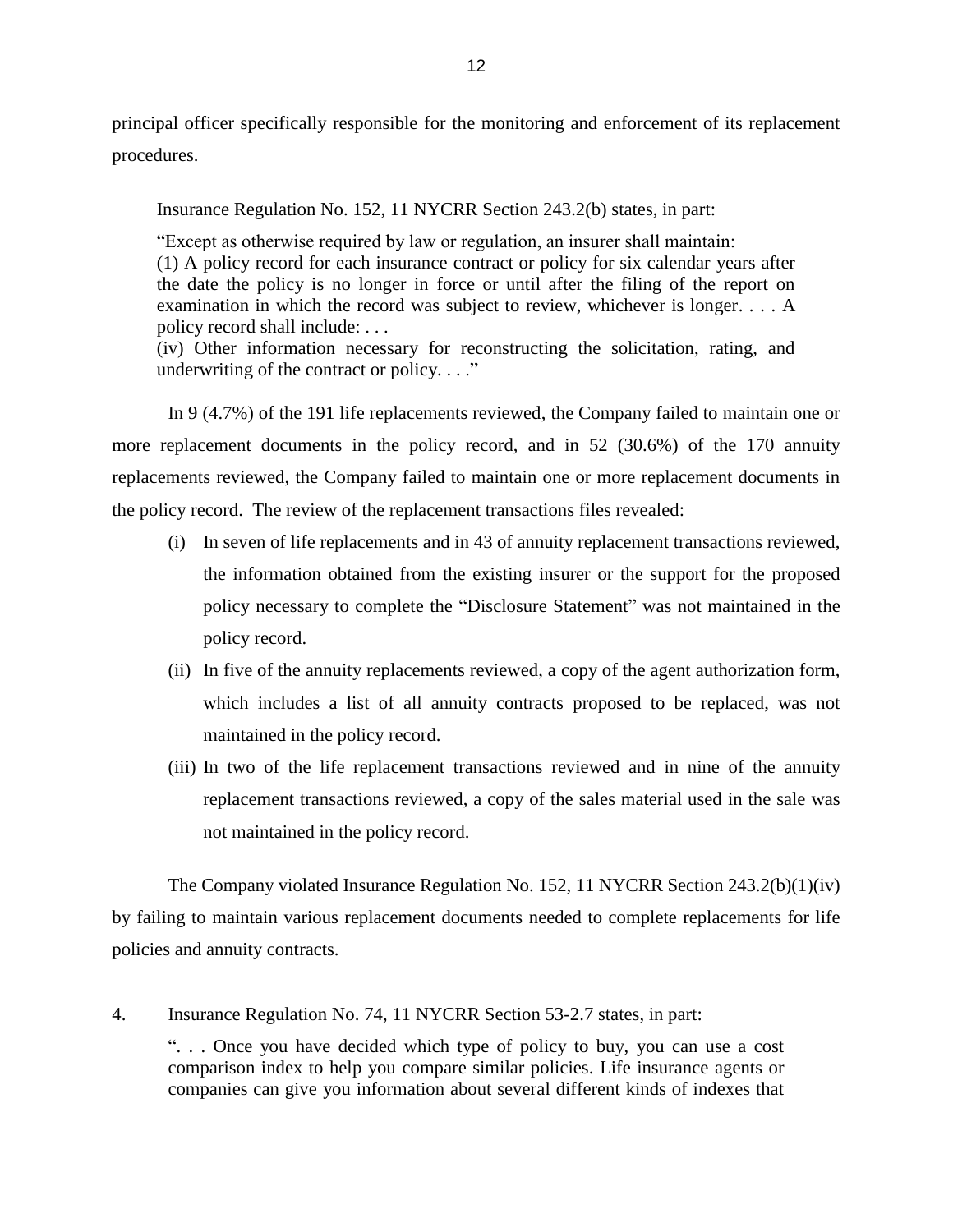each work a little differently. One type helps you compare the costs between two policies if you give up the policy and take out the cash value. Another helps you compare your costs if you don't give up your policy before its coverage ends. Some an illustration. Each index is useful in some ways, but they all have shortcomings. Ask your agent which will be most helpful to you. Regardless of which index you use, compare index numbers only for similar policies - those that offer basically the help you decide what kind of questions to ask the agent about the numbers used in same benefits, with premiums payable for the same length of time. . . ."

Insurance Regulation No. 74, 11 NYCRR Section 53-2.8 states, in part:

"ADDENDUM TO LIFE INSURANCE BUYER'S GUIDE

 After you have decided which kind of life insurance fits your needs, look for a good buy. Your chances of finding a good buy are better if you use two types of index numbers that have been developed to aid in shopping for life insurance. One is It will be worth your time to try to understand how these indexes are used, but in any event, use them only for comparing the relative costs of similar policies. LOOK called the "Surrender Cost Index" and the other is the "Net Payment Cost Index." FOR POLICIES WITH LOW COST INDEX NUMBERS...."

The examiner reviewed a copy of the life insurance buyer's guide (the "Buyer's Guide") provided to applicants during the examination period. The Buyer's Guide did not include the language required under Section 53-2.7 of Regulation 74.

 The Company violated Insurance Regulation No. 74, 11 NYCRR Section 53-2.7 by using a life insurance buyer's guide that did not include the language required under this section.

The Buyer's Guide also did not include the addendum required under Section 53-2.8 of Regulation 74.

 The Company violated Insurance Regulation No. 74, 11 NYCRR Section 53-2.8 by using a life insurance buyer's guide that did not include the addendum required under this section.

Insurance Regulation No. 74, 11 NYCRR Section 53-3.1 states, in part:

 ". . . (b) Each insurer marketing policies to which this Subpart is applicable shall notify the Superintendent whether a policy form is to be marketed with or without an illustration. . . . Any previous identification may be changed by notice to the superintendent.

 (c) If the insurer identifies a policy form as one to be marketed without an illustration, any use of an illustration for any policy using that form prior to the first policy anniversary is prohibited.

 (d) If a policy form is identified by the insurer as one to be marketed with an illustration, a basic illustration prepared and delivered in accordance with this Subpart is required . . ."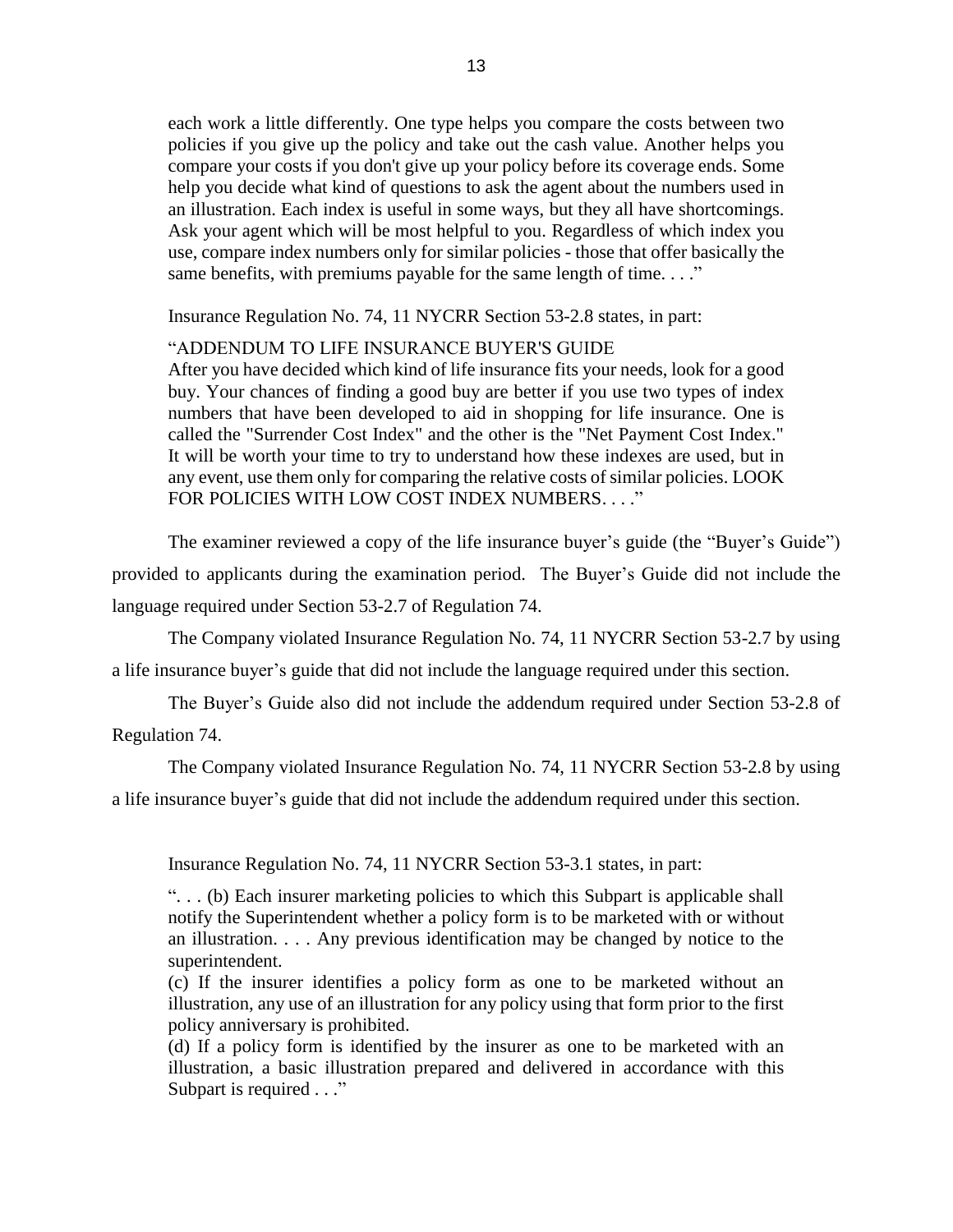list of annual certifications of policy forms to be marketed with illustrations. The review revealed that policy forms  $FL-08(S)(NY)$ -R,  $T10-95(S)(NY)$ , and  $IALJ-08(S)(NY)$ , which were not The examiner reviewed life insurance applications where an illustration was used to market the policy. The review included checking policy forms that were illustrated against the Company's certified to be marketed with illustrations., were marketed with illustrations.

 The Company violated Insurance Regulation No. 74, 11 NYCRR Sections 53-3.1(b) and 53-3.1(c) by using illustrations with policy forms that were not certified to be marketed with illustrations.

Insurance Regulation No. 74, 11 NYCRR Section 53-3.3(d) states, in part:

 ". . . Statements substantially similar to the following shall be included on the same page as the numeric summary and signed by the applicant, or the policyowner in (1) A statement to be signed and dated by the applicant or policyowner the case of an illustration provided at time of delivery, as required in this Subpart. . . .

(2) A statement to be signed and dated by the insurance producer or other authorized representative of the insurer . . ."

 conforming to the policies as issued were signed and dated by the applicants and the producers illustrations conforming to the policies as issued were maintained in the policy records, but they For 5 of the 84 (5.9%) new business files reviewed, basic illustrations signed and dated by the applicant and the insurance producer were maintained in the policy records. For 13 of the 84 (15.5%) new business files reviewed, there were no basic illustration in the files, but illustrations after the date the applications were signed. For 62 of the 84 (73.8%) new business files reviewed, were prepared after the date the applications were taken, and they were not signed by the applicants or the agents.

 The Company violated Insurance Regulation No. 74, Sections 53-3.3(d)(1) and 53-3.3(d)(2) by failing to have the applicants and the insurance producers or other authorized representatives sign and date the illustrations.

Insurance Regulation No. 74, 11 NYCRR Section 53-3.3(f) states, in part:

 ". . . In addition, the insurer shall provide with any illustration showing a suspension of premium: . . .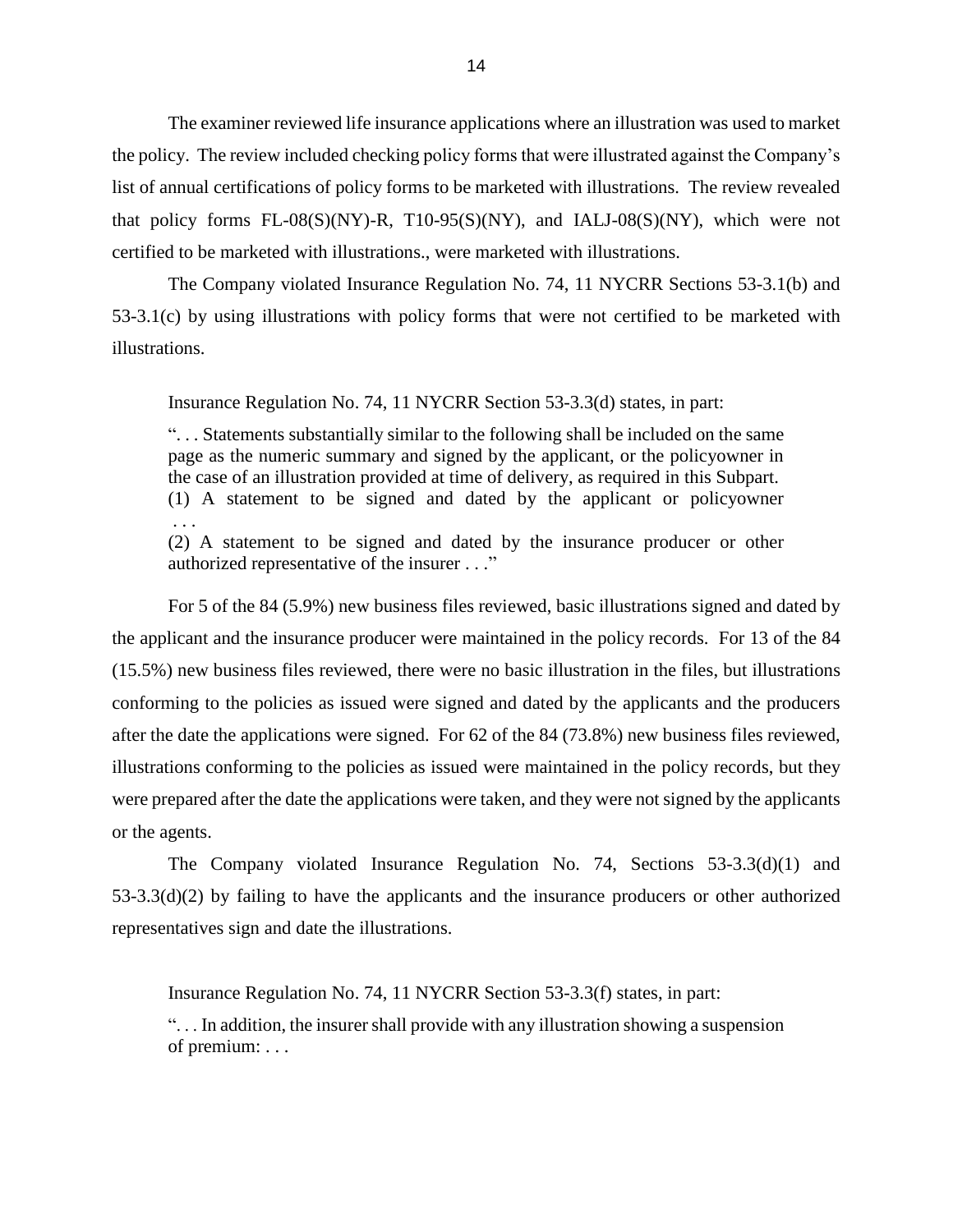(3) for a participating policy, disclosure that future dividends may be less than those illustrated which may result in the need to continue premium payments or resume premium payments after an initial suspension of such premium payments."

 The examiner reviewed copies of the illustrations for four participating whole life policies. The review revealed that all four policies (100%) did not include the dividend disclosure required under Section 53-3.3(f)(3) of Regulation 74.

 The Company violated Insurance Regulation No. 74, 11 NYCRR Section 53-3.3(f)(3) by failing to include the required dividend disclosure on the illustrations for participating whole life policies.

Insurance Regulation No. 74, 11 NYCRR Section 53-3.5 states, in part:

 "(a) If a basic illustration is used by an insurance producer or other authorized representative of the insurer in the sale of a life insurance policy and the policy is applied for as illustrated, a copy of that illustration, signed in accordance with this Subpart, shall be submitted to the insurer at the time of policy application. . . . If the policy is issued other than as applied for, a revised basic illustration conforming to the policy as issued shall be sent with the policy. The revised illustration shall conform to the requirements of this Subpart, shall be labeled "Revised Illustration" and shall be signed and dated by the applicant or policyowner and producer…no later than the time the policy is delivered. . . .

 (b) If no illustration is used by an insurance producer or other authorized representative of the insurer in the sale of a life insurance policy or if the policy is applied for other than as illustrated, the producer or representative shall certify to that effect in writing on a form provided by the insurer. On the same form the applicant shall acknowledge that no illustration conforming to the policy applied for was provided and shall further acknowledge an understanding that an illustration conforming to the policy as issued will be provided no later than at the time of policy delivery. This form shall be submitted to the insurer at the time of policy application. If the policy is issued, a basic illustration conforming to the policy as issued shall be sent with the policy and signed no later than the time the policy is delivered. A copy shall be provided to the insurer and the policyowner. . . .

 (d) Such basic illustration or revised illustration shall satisfy the requirements for preliminary information required under Section 3209(d) of the Insurance Law and Section 53-2.1 of this Part, and the requirements for the policy summary required under Section 3209(e) of the Insurance Law and Section 53-2.2 of this Part if delivered to the applicant or policyowner in conformance with this Subpart. . . ."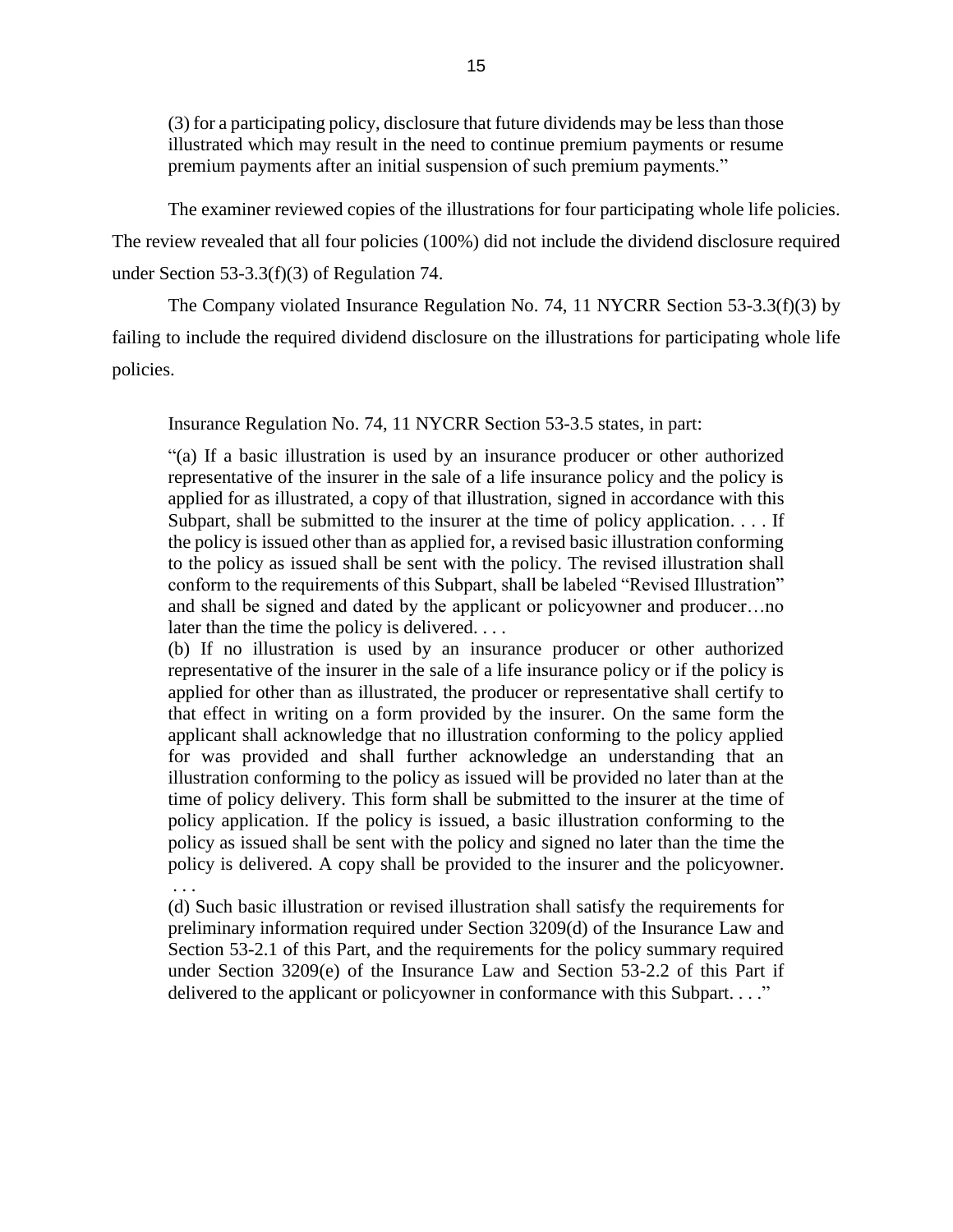Section 3209(b)(1) of the New York Insurance Law states, in part:

 "No policy of life insurance shall be delivered or issued for delivery in this state after the applicable effective date, as set forth in subsection (n) of this section, (A) a copy of the most recent buyer's guide and the preliminary information unless the prospective purchaser has been provided with the following: required by subsection (d) of this section, at or prior to the time an application is  $taken.$ ... $'$ 

 The examiner reviewed 84 new business files issued using a policy form identified by the Company as one to be marketed with an illustration. For 80 of the 84 (95.2%) new business files applications: for 37 cases, the illustrations were not presented or provided; for 18 cases, the reviewed, the Company failed to provide applicants with basic illustrations at the time of policy illustrations were presented or were shown to the applicants on a computer screen but were not provided; and for 25 cases, the illustrations were different from the policies applied for.

 The Company violated Insurance Regulation No. 74, 11 NYCRR Section 53-3.5(a) by failing to provide applicants with copies of the illustrations, signed by the applicants and the Company's authorized representatives, at the time of applications.

 The Company violated Section 3209(b)(1)(A) of the New York Insurance Law by failing to provide the applicant with a compliant Buyer's Guide and the preliminary information that conformed to Section 3209(d) of the New York Insurance Law at or prior to the time the application was taken.

 The Company violated Insurance Regulation No. 74, 11 NYCRR Section 53-3.5(b) by accepting applications from producers when no basic illustrations were used at the time of sale for a policy form designated as one to be marketed with an illustration, and by failing to obtain at the time of sale either signed basic illustrations or, where the policies were applied for as other than illustrated, certifications from the producers, signed by the applicants, that no illustrations conforming to the policies applied for were provided.

 The Company violated Insurance Regulation No. 74, 11 NYCRR Section 53-3.1(d) by failing to provide applicants with signed illustrations at the time of applications for policies designated as illustrated.

 forms that were filed with the Department using the certified process provided under Insurance The examiner reviewed 80 new business files that used one of the following life application Circular Letter No. 6 (2004).: PM1143(NY) Version 10/08, PM1143 (NY)-R2,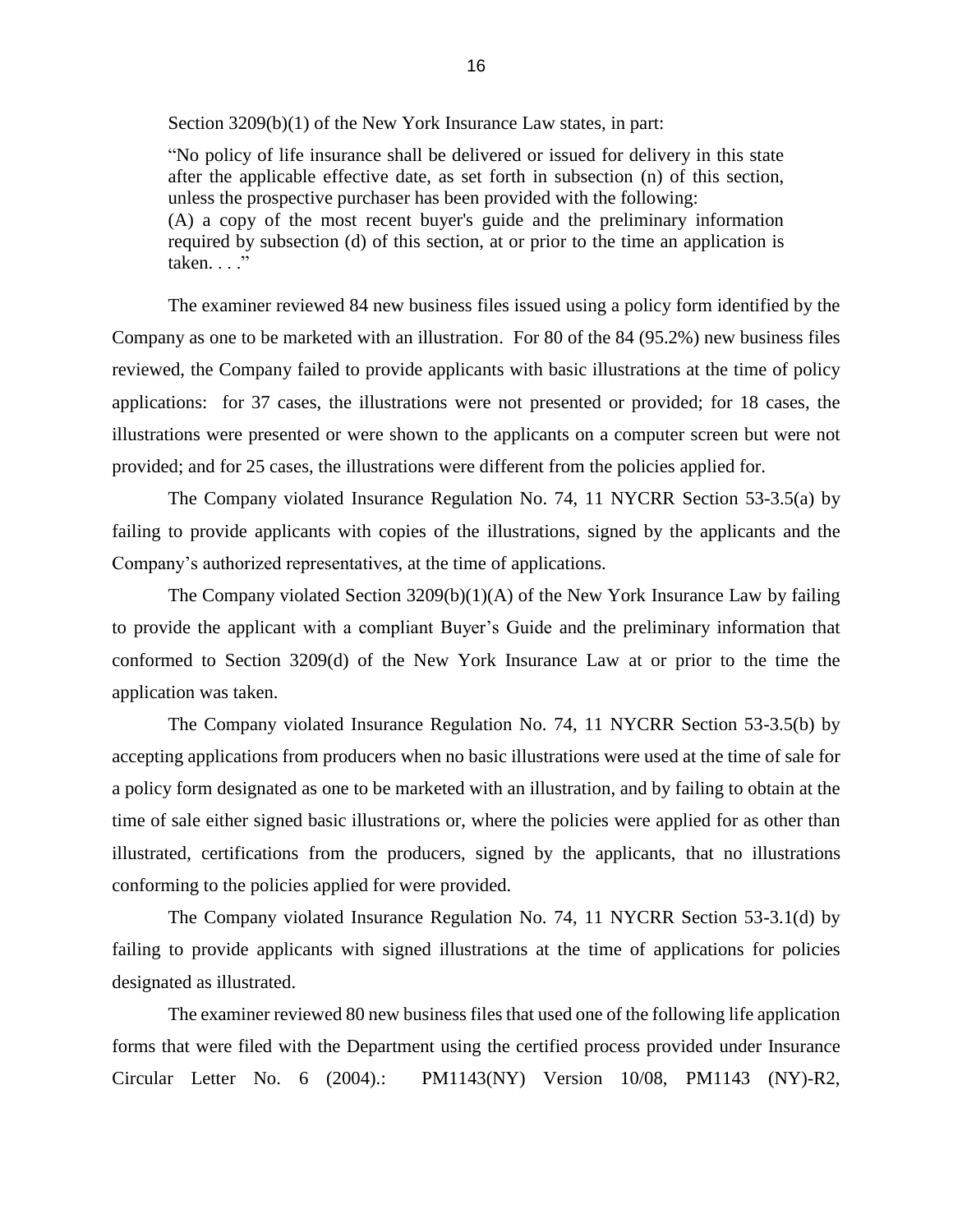<span id="page-19-0"></span> non-illustration required by Section 53-3.5 (b) of Regulation 74: (1) an illustration was not presented to me, (2) an illustration was presented to me; however, the policy applied for is different than as illustrated, or (3) an illustration was presented to me on a computer screen. PM1143 (NY)-R3, and PM1143 (NY)-R4. These application forms included three check-off boxes for illustration acknowledgements that were used in lieu of the certification of

 The examiner recommends that the Company discontinue the use of the illustration acknowledgments on insurance application forms and revise any illustration acknowledgment forms according to the requirements of Insurance Regulation No. 74.

 The examiner also recommends that the Company submit revised application forms using the prior approval process, not the certified process, to remove the illustration certification language from the application forms.

 Furthermore, the examiner recommends that the Company revise any internal administrative illustration certification form or procedures according to the requirements of Regulation 74.

#### B. Underwriting and Policy Forms

 The examiner reviewed a sample of new underwriting files, both issued and declined, and the applicable policy forms.

#### 1. Section 3201(b)(1) of the New York Insurance Law states, in part:

 "No policy form shall be delivered or issued for delivery in this state unless it has been filed with and approved by the superintendent as conforming to the requirements of this chapter and not inconsistent with law. . . ."

 examination period unfiled life insurance endorsement, form No. SOP-01, was used to issue 462 The examiner's review of underwriting and replacement files revealed that during the life policies.

 The Company used an unfiled variable annuity contract form, form No.VA-CS-X-1, to issue 320 annuity contracts during the examination period. The approved version of this form contains the statement, "Also, the Surrender Charges are higher and the Surrender Charge Period is longer for the Contract that offers Purchase Payment Enhancements", but the version used did not contain this statement.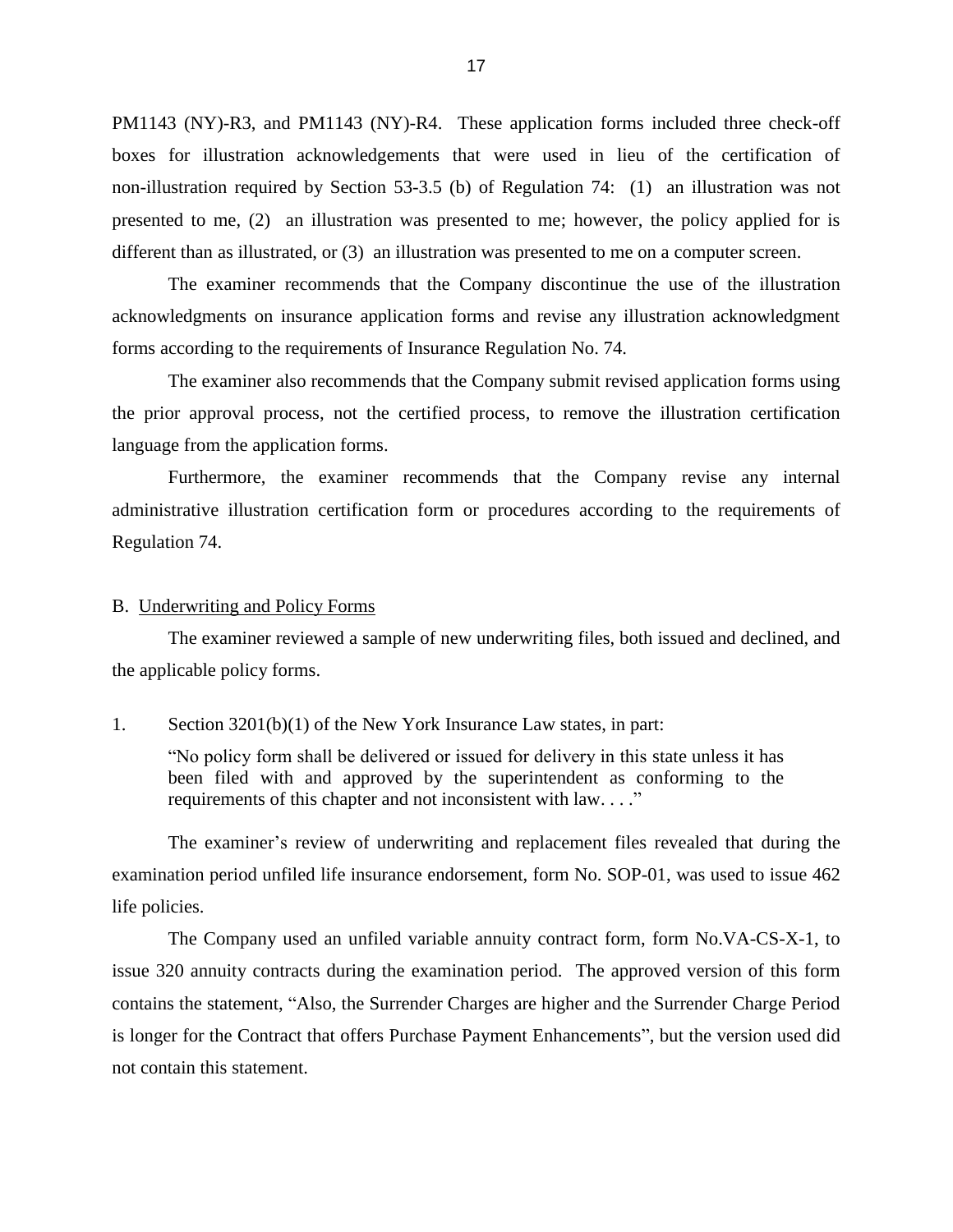<span id="page-20-0"></span> annuity contracts using an unapproved version of policy form No. VA‐CS.X‐11, and by issuing The Company violated Section 3201(b)(1) of the New York Insurance Law by issuing 320 462 life insurance policies with unapproved endorsement form No. SOP‐01.

The examiner recommends that the Company cease using the unapproved versions of policy form No. VA-CS-X-11 and endorsement form No. SOP-01 and file both forms with the Department.

#### 2. HIV/AIDS Test Consent Authorization

Section 2611(a) of the New York Insurance Law states:

 "No insurer or its designee shall request or require an individual proposed for insurance coverage to be the subject of an HIV related test without receiving the written informed consent of such individual prior to such testing and without providing general information about AIDS and the transmission of HIV infection."

 The examiner reviewed a sample of 78 life insurance underwriting policy files whereby insurance applicants were subjected to an HIV-related test. In 44 (56.4%) of the 78 cases reviewed, the Company failed to obtain proper written informed consent and failed to provide general information about AIDS and the transmission of HIV-infection prior to subjecting applicants to an HIV-related test.

 The Company violated Section 2611(a) of the New York Insurance Law by failing to obtain proper written informed consent prior to subjecting an applicant to an HIV-related test.

#### C. Treatment of Policyholders

 lapses. The examiner also reviewed the various controls involved, checked the accuracy of the The examiner reviewed a sample of various types of claims, surrenders, changes and computations and traced the accounting data to the books of account.

#### 1. Section 86.4(d) of Department Regulation No. 95 states:

 "Location of warning statements and type size. The warning statements required by subdivisions (a), (b) and (e) of this section shall be placed immediately above the space provided for the signature of the person executing the application or claim form and shall be printed in type which will produce a warning statement of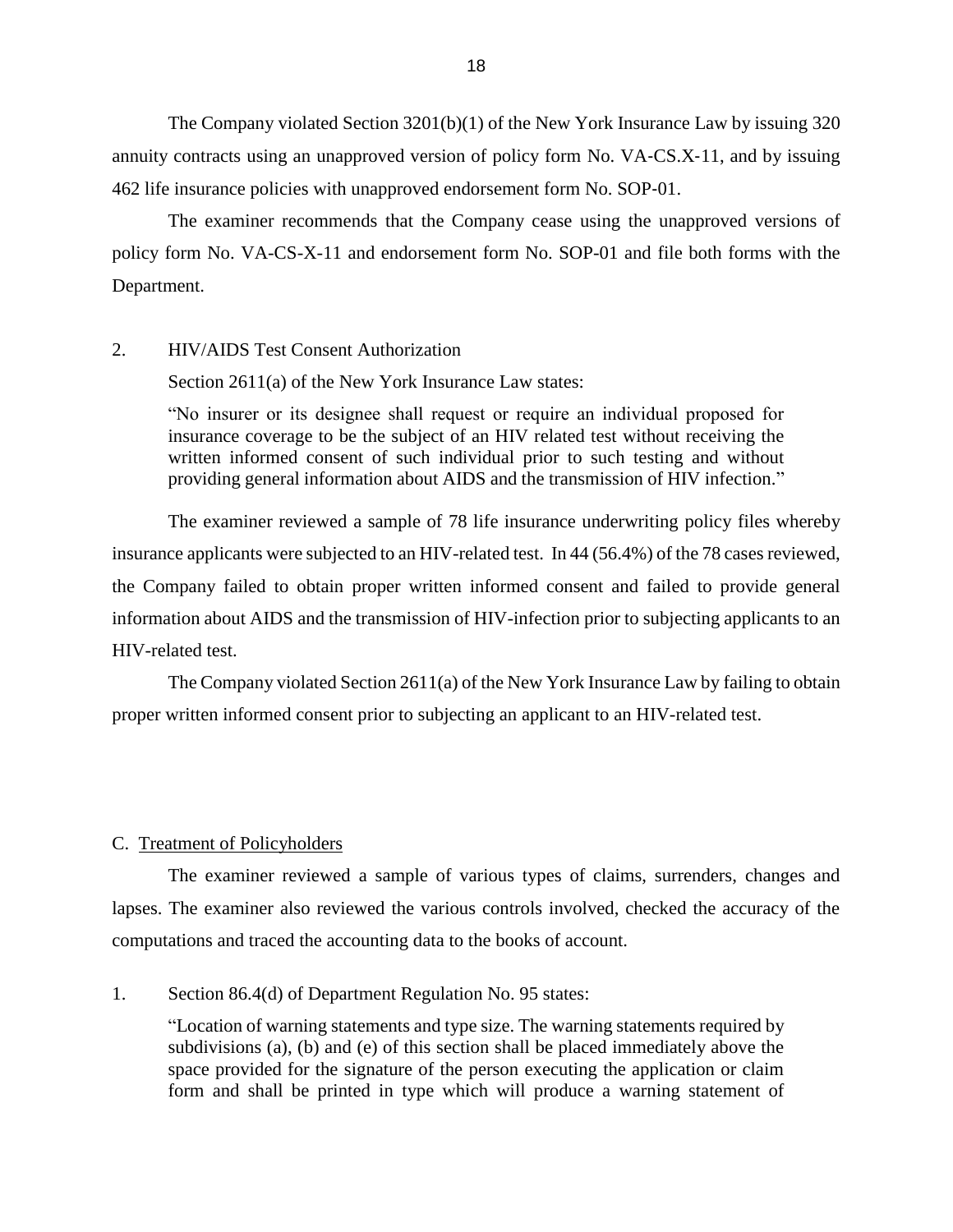conspicuous size. On claim forms which require execution by a person other than subdivisions (a), (b) and (e) of this section shall be placed at the top of the first page of the claim form or in the page containing instructions, either in print, by stamp or by attachment and shall be in type size which will produce a warning statement of the claimant, or in addition to the claimant, the warning statements required by conspicuous size."

 The examiner reviewed a sample of 160 claims: 25 disability claims, 85 life insurance death claims, and 50 annuity death claims. None of the 160 claim forms had the fraud warning statement placed immediately above the space provided for the signature of the person executing the Company, the same claim form was used for all claims that were processed during the annuity claims, and 1,351 accident and health claims, during the examination period using a nonthe application or claim form; the statement was provided in a separate document. According to examination period. The Company processed a total of 3,324 claims, 1,418 life claims, 635 compliant claim form.

 The company violated Insurance Regulation No. 95, 11 NYCRR Section 86.4(d) by failing to place the required fraud warning statement immediately above the space provided for the signature of the person executing the claim form.

#### 2. Section 3227 of the New York Insurance Law states, in part:

"(a) Interest . . . shall be payable by life insurers . . . upon: (1) the value of policies payment shall be added to and be a part of the total sum paid or be paid separately surrendered by policyholders for cash values, including the rollover of annuity funds to other entities, and (2) the funds disbursed as policy loans. Such interest at the option of the insurer.

 (b) The interest calculated on amounts described in paragraphs one and two of subsection (a) hereof shall be calculated from the date the documentation necessary to complete the transaction is received by the insurer and shall be payable if the funds are not mailed or delivered by the insurer within ten working days of said receipt.

 interest is at least twenty-five dollars or if the payment of benefits by the insurer (c) No interest need be payable pursuant to this section unless the amount of such has been deferred pursuant to other provisions of this chapter. . . . "

 The examiner reviewed a sample of 35 life surrender benefit transactions. The examiner Section 3227 of the New York Insurance Law. The Company failed to pay such interest in all five noted five (14.29%) instances where the Company was required to pay interest in accordance with instances.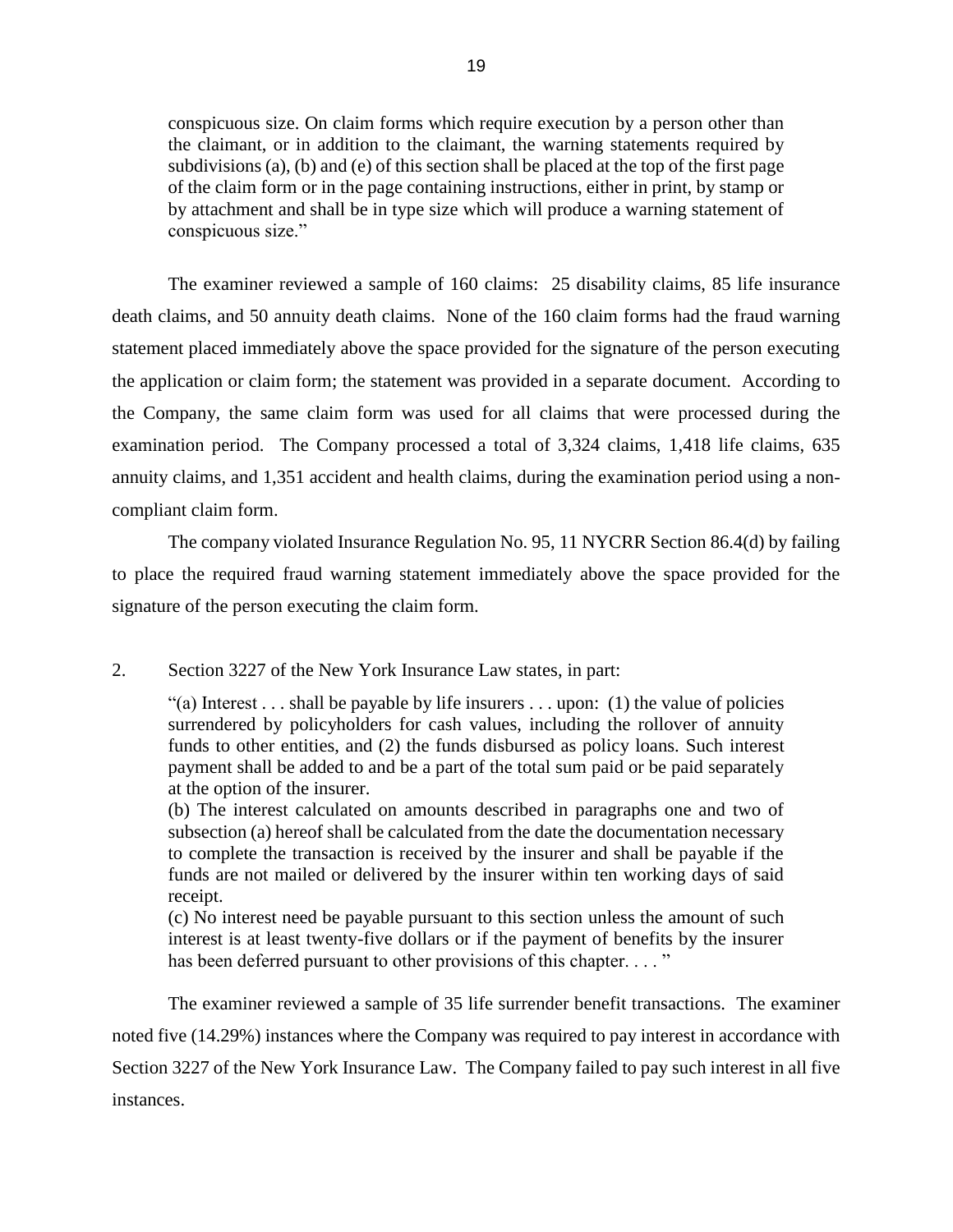Two of the five instances were for whole life insurance policies that were issued prior to September 1, 1975, using whole life policy form No. L-70, which contains the provision:

 "The Company may defer payment of the Net Cash Value upon surrender for a period not exceeding six months. If payment is so deferred for a period of 30 days or more, interest at the rate of 2.5% per year shall be paid for the deferment."

 applies to life insurance and annuity death claims, not to life insurance and annuity surrender The Company's decision not to pay interest on the two policies was based on the exception of Section 3214(e) of the New York Insurance Law. However, Section 3214(e) does not apply to policies or contracts issued prior to September first, nineteen hundred seventy-five, and only benefits.

The Company violated Section 3227(b) of the New York Insurance law by failing to pay interest that was at least \$25 on five surrendered benefit transactions within 10 days of the insurer's receipt of the documentation necessary to complete the transaction.

#### 3. Section 3211(b) of the New York Insurance Law states, in part:

"The notice required by paragraph one of subsection (a) hereof shall:  $\dots$  (2) state the amount of such payment . . . and shall also state that unless such payment is made on or before the date when due or within the specified grace period thereafter, the policy shall terminate or lapse except as to the right to any cash surrender value or non-forfeiture benefit."

 The examiner reviewed a sample of the notices of premium due for 11 whole life and 8 term life policies that lapsed during the examination period. The notices failed to include the specified grace period thereafter, the policy shall terminate or lapse except as to the right to any cash surrender value or non-forfeiture benefit. The deficient notices of premium due were mailed required statement that unless such payment is made on or before the date when due or within the to 385 whole life policyholders and 2,229 term life policyholders during the examination period.

 The Company violated Section 3211(b)(2) of the New York Insurance Law by failing to include disclosure language on notices of premium due provided to whole life insurance policyholders informing such policyholders that unless payment is made on or before the date when due or within the specified grace period thereafter, the policy shall terminate or lapse except as to the right to any cash surrender value or nonforfeiture benefit.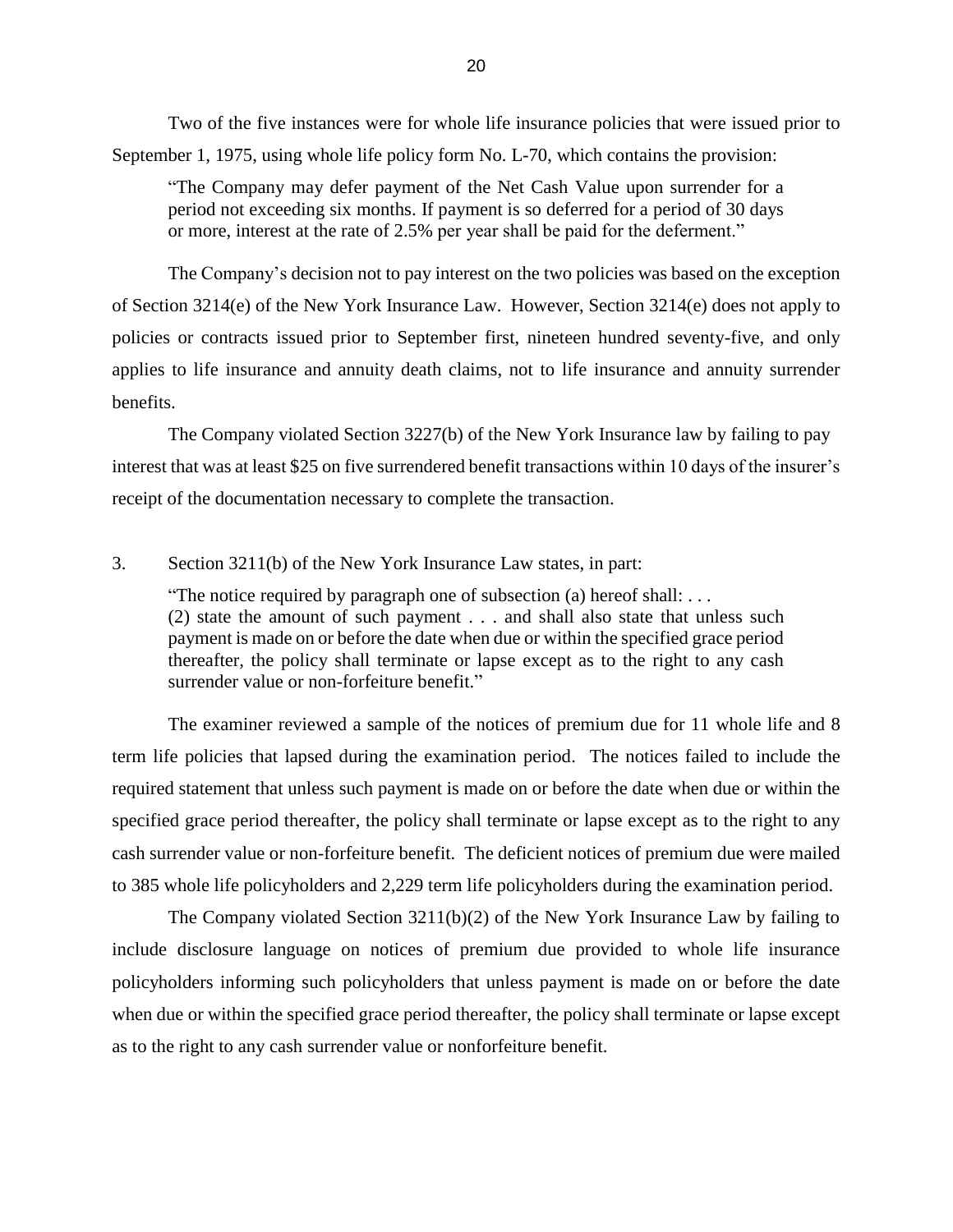The Company placed the policies that lapsed, for which a deficient notice of premium due was provided to the policyholder, back in force for one year from the date of default pursuant to Section 3211(a)(1) of the New York Insurance Law. For all such policies where the one-year period has already passed, the Company determined whether the insured is still alive or has deceased.

 The Company identified three whole life policies where the insured died during the examination period and within one year of the date of lapse and made prompt restitution to the the beneficiary after due diligence, the unclaimed life insurance proceeds were escheated to the beneficiaries for the benefits afforded by the policies. Where the Company was unable to locate State of New York in accordance with applicable State law.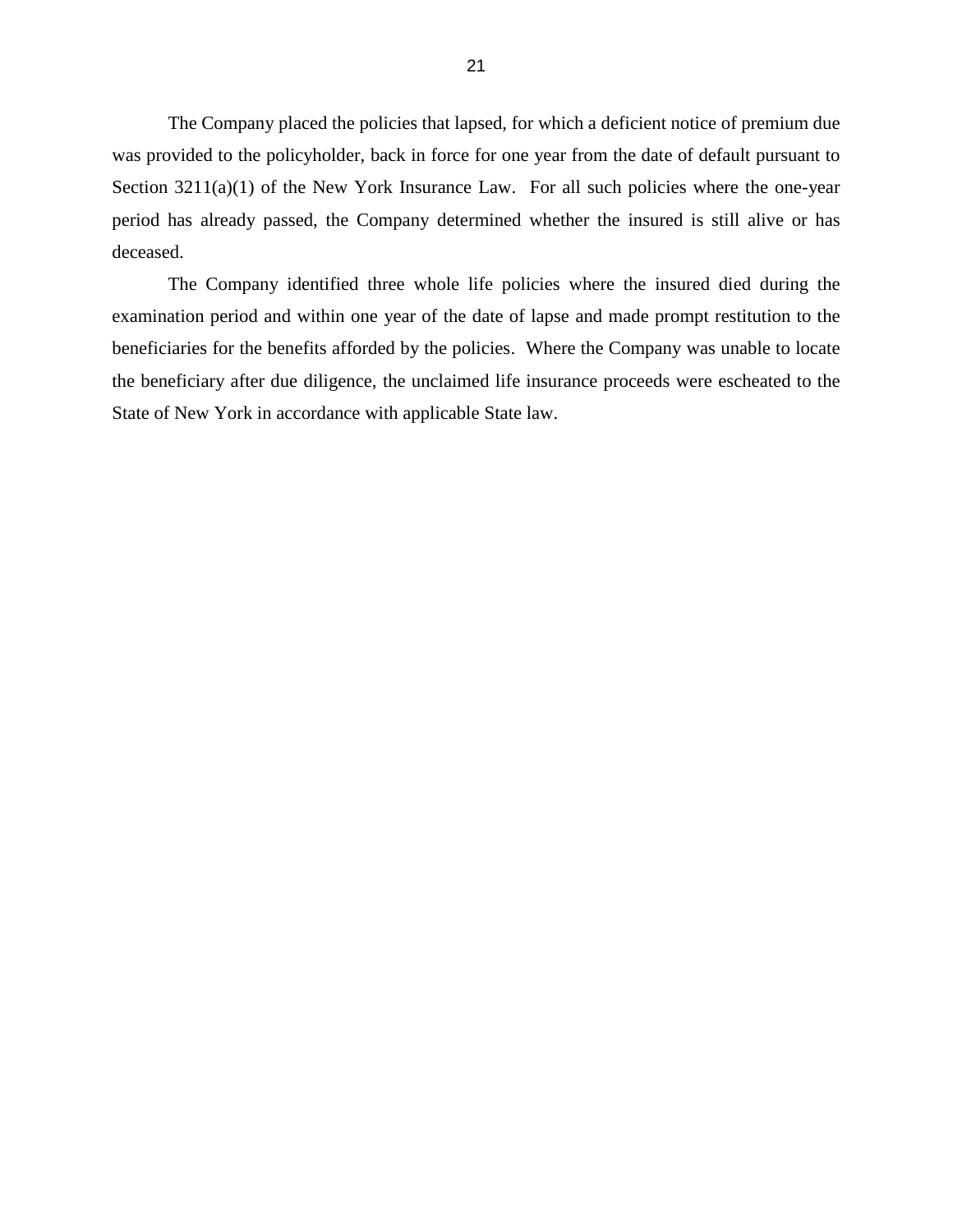### 5. SUMMARY AND CONCLUSIONS

Following are the violations and recommendations contained in this report:

| Item         | Description                                                                                                                                                                                                                                                                                                                                                                                                                                                                                            | Page $No(s)$ . |
|--------------|--------------------------------------------------------------------------------------------------------------------------------------------------------------------------------------------------------------------------------------------------------------------------------------------------------------------------------------------------------------------------------------------------------------------------------------------------------------------------------------------------------|----------------|
| $\mathbf{A}$ | The Company violated Insurance Regulation No. 34-A, 11 NYCRR<br>Section 219.4(c) by using a potentially misleading or deceptive word on<br>advertisements for whole life and annuity products.                                                                                                                                                                                                                                                                                                         | $\overline{7}$ |
| B            | The Company violated Insurance Regulation No. 34-A, 11 NYCRR<br>Section 219.4(e) by failing to specify the charge for the benefit or service,<br>or state that a charge is included in the premium for the guaranteed<br>coverage for deferred annuity, universal life, and variable universal life<br>products.                                                                                                                                                                                       | 7              |
| $\mathsf{C}$ | The Company violated Insurance Regulation No. 34-A, 11 NYCRR<br>Section 219.4(h) by using the words and phrases "low cost" or "lower<br>cost" on advertisements for annuity and universal life products without<br>substantive evidence of such use.                                                                                                                                                                                                                                                   | $\overline{7}$ |
| D            | The Company violated Section 2112(d) of the New York Insurance Law<br>by failing to provide insurance providers termination for cause letters by<br>certified mail, return receipt requested, postage prepaid or by overnight<br>delivery using a nationally recognized carrier.                                                                                                                                                                                                                       | 8              |
| E            | The Company violated Insurance Regulation No. 60 $(2nd$ Amendment),<br>11 NYCRR Section 51.5(c)(3) and Insurance Regulation 60 ( $3rd$<br>Amendment), 11 NYCRR Section 51.5(c)(4) as well as Insurance<br>Regulation No. 60 (2 <sup>nd</sup> Amendment), 11 NYCRR Section 51.6(b)(2) and<br>Insurance Regulation No. 60 (3rd Amendment), 11 NYCRR Section<br>$51.6(b)(2)$ by failing to require with, or as part of the applications, proof<br>of receipt by the applicants of the "IMPORTANT Notice". | 9              |
| $\mathbf{F}$ | The Company violated Insurance Regulation No. 60 $(2nd$ Amendment),<br>11 NYCRR Section 51.6(b)(3) and Insurance Regulation No. 60 (3 <sup>nd</sup><br>Amendment), 11 NYCRR Section 51.6(b)(4) by failing to examine and<br>ascertain that the Disclosure Statement was accurate and met the<br>requirements of the Regulation.                                                                                                                                                                        | 10             |
| G            | The Company violated Insurance Regulation No. 60 $(2nd$ Amendment),<br>11 NYCRR Section $51.6(b)(4)$ by failing to furnish to the insurer whose<br>coverage is being replaced a copy of the required materials or by failing<br>to provide such materials within the required time frame.                                                                                                                                                                                                              | 10             |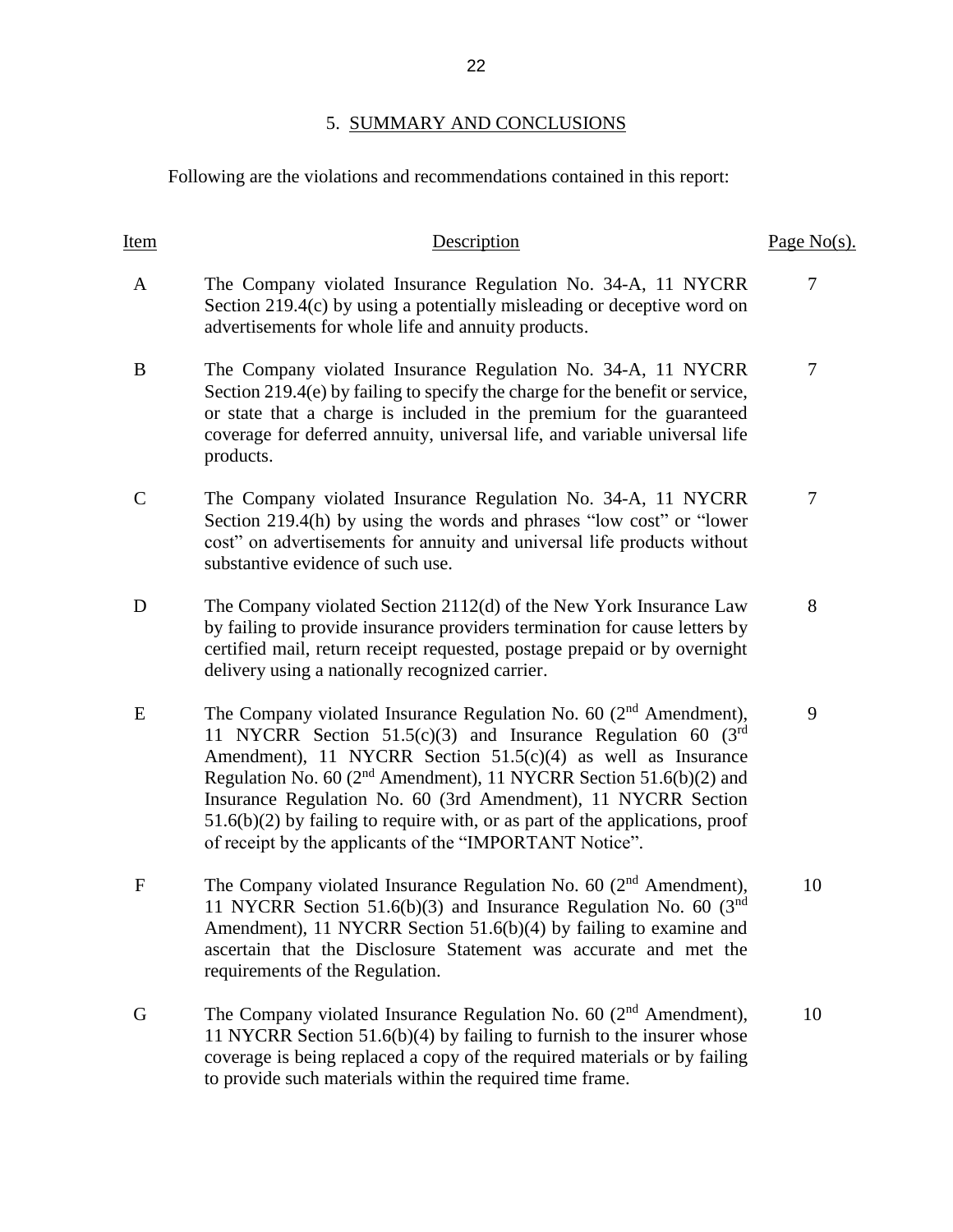| <u>Item</u>  | Description                                                                                                                                                                                                                                                                                                                                                   | Page $No(s)$ . |
|--------------|---------------------------------------------------------------------------------------------------------------------------------------------------------------------------------------------------------------------------------------------------------------------------------------------------------------------------------------------------------------|----------------|
| H            | The Company violated Insurance Regulation No. 60 $(2nd$ Amendment),<br>11 NYCRR Section 51.6(b)(9) and Insurance Regulation No. 60 ( $3rd$<br>Amendment), 11 NYCRR Section $51.6(b)(10)$ by failing to issue a<br>revised Disclosure Statement in cases where the life policy or annuity<br>contract issued differed from the policy or contract applied for. | 11             |
| $\bf{I}$     | The Company violated Insurance Regulation No. 60 $(3rd$ Amendment),<br>11 NYCRR Section 51.6(e) by failing to date stamp replacement<br>documents upon receipt and by failing to designate a principal officer<br>specifically responsible for the monitoring and enforcement of its<br>replacement procedures.                                               | 11             |
| J            | The Company violated Insurance Regulation No. 152, 11 NYCRR<br>Section $243.2(b)(1)(iv)$ by failing to maintain various replacement<br>documents needed to complete replacements for life policies and annuity<br>contracts.                                                                                                                                  | 12             |
| K            | The Company violated Insurance Regulation No. 74, 11 NYCRR Section<br>53-2.7 by using a life insurance buyer's guide that did not include the<br>language required under this section.                                                                                                                                                                        | 13             |
| L            | The Company violated Insurance Regulation No. 74, 11 NYCRR Section<br>53-2.8 by using a life insurance buyer's guide that did not include the<br>addendum required under this.                                                                                                                                                                                | 14             |
| M            | The Company violated Insurance Regulation No. 74, 11 NYCRR<br>Sections 53-3.1(b) and 53-3.1(c) by using illustrations with policy forms<br>that were not certified to be marketed with illustrations.                                                                                                                                                         | 14             |
| $\mathbf N$  | The Company violated Insurance Regulation No. 74, Sections 53-<br>$3.3(d)(1)$ and $53-3.3(d)(2)$ by failing to have the applicants and the<br>insurance producers or other authorized representatives sign and date the<br>illustrations.                                                                                                                     | 15             |
| $\mathbf{O}$ | The Company violated Insurance Regulation No. 74, 11 NYCRR Section<br>$53-3.3(f)(3)$ by failing to include the required dividend disclosure on the<br>illustrations for participating whole life policies.                                                                                                                                                    | 15             |
| $\mathbf{P}$ | The Company violated Insurance Regulation No. 74, 11 NYCRR Section<br>53-3.5(a) by failing to provide applicants with copies of the illustration,<br>signed by both the applicants and the Company's authorized<br>representative, at the time of application.                                                                                                | 16             |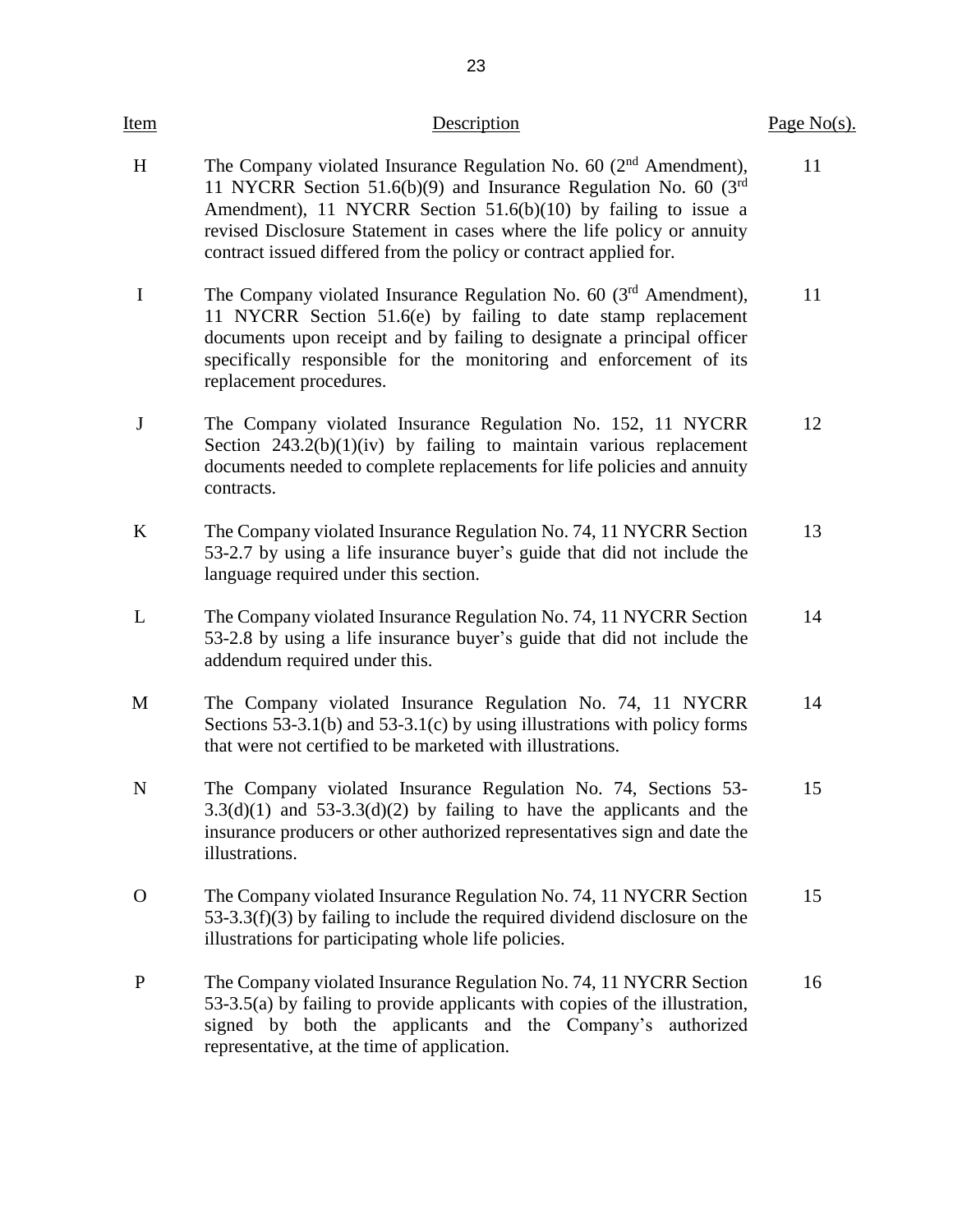| Item        | Description                                                                                                                                                                                                                                                                                                                                                                                                                                                                                                                                                       | Page $No(s)$ . |
|-------------|-------------------------------------------------------------------------------------------------------------------------------------------------------------------------------------------------------------------------------------------------------------------------------------------------------------------------------------------------------------------------------------------------------------------------------------------------------------------------------------------------------------------------------------------------------------------|----------------|
| Q           | The Company violated Section $3209(b)(1)(A)$ of the New York Insurance<br>Law by failing to provide the applicant with a compliant Buyer's Guide<br>and the preliminary information that conformed to Section 3209(d) of the<br>New York Insurance Law at or prior to the time the application was taken.                                                                                                                                                                                                                                                         | 16             |
| $\mathbf R$ | The Company violated Insurance Regulation No. 74, 11 NYCRR Section<br>53-3.5(b) by accepting applications from producers when no basic<br>illustrations were used at the time of sale for a policy form designated as<br>one to be marketed with an illustration, and by failing to obtain at the time<br>of sale either signed basic illustrations or, where the policy were applied<br>for as other than illustrated, certifications from producers, signed by the<br>applicants, that no illustration conforming to the policies applied for were<br>provided. | 16             |
| S           | The Company violated Insurance Regulation No. 74, 11 NYCRR Section<br>53-3.1(d) by failing to provide applicants with signed illustrations at the<br>time of application for policies designated as illustrated.                                                                                                                                                                                                                                                                                                                                                  | 17             |
| T           | The examiner recommends that the Company discontinue the use of the<br>illustration acknowledgments on insurance application forms and revise<br>any illustration acknowledgment forms according to the requirements of<br>Insurance Regulation No. 74.                                                                                                                                                                                                                                                                                                           | 17             |
| U           | The examiner also recommends that the Company submit revised<br>application forms using the prior approval process, not the certified<br>process, to remove the illustration certification language from the<br>application forms.                                                                                                                                                                                                                                                                                                                                | 17             |
| V           | Furthermore, the examiner recommends that the Company revise any<br>internal administrative illustration certification form or procedures<br>according to the requirements of Regulation No. 74.                                                                                                                                                                                                                                                                                                                                                                  | 17             |
| W           | The Company violated Section $3201(b)(1)$ of the New York Insurance<br>Law by issuing 320 annuity contracts using an unapproved version of<br>policy form No. VA-CS.X-11, and by issuing 462 life insurance policies<br>with unapproved endorsement form No. SOP-01.                                                                                                                                                                                                                                                                                              | 18             |
| X           | The examiner recommends that the Company cease using the unapproved<br>versions of policy form No. VA-CS-X-11 and endorsement form No.<br>SOP-01 and file both forms with the Department.                                                                                                                                                                                                                                                                                                                                                                         | 18             |
| Y           | The Company violated Section 2611(a) of the New York Insurance Law<br>by failing to obtain proper written informed consent prior to subjecting<br>an applicant to an HIV-related test.                                                                                                                                                                                                                                                                                                                                                                            | 18             |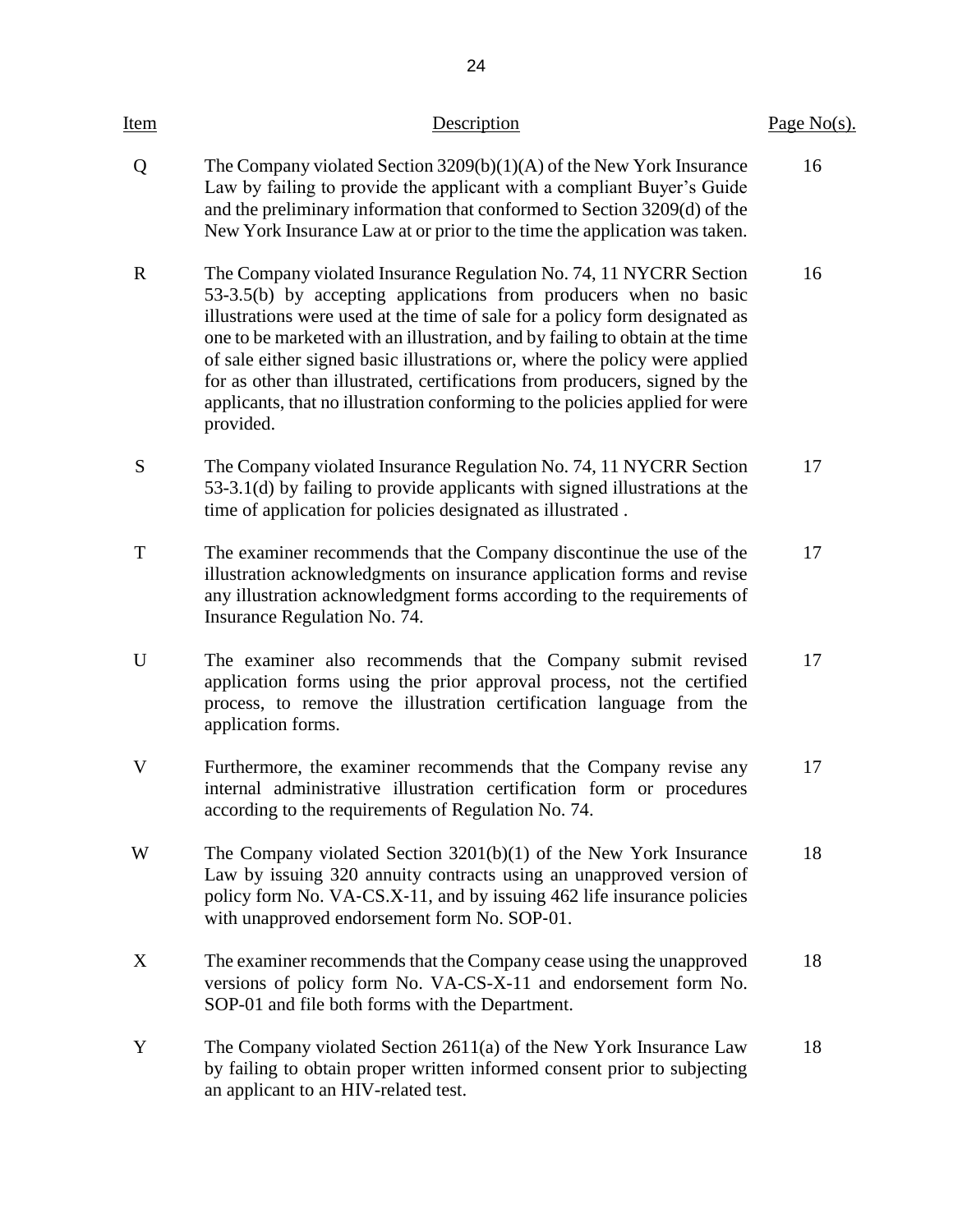| Item      | Description                                                                                                                                                                                                                                                                                                                                                                                                                                                            | Page $No(s)$ . |
|-----------|------------------------------------------------------------------------------------------------------------------------------------------------------------------------------------------------------------------------------------------------------------------------------------------------------------------------------------------------------------------------------------------------------------------------------------------------------------------------|----------------|
| Z         | The company violated Insurance Regulation No. 95, 11 NYCRR Section<br>86.4(d) by failing to place the required fraud warning statement<br>immediately above the space provided for the signature of the person<br>executing the claim form.                                                                                                                                                                                                                            | 19             |
| AA        | The Company violated Section 3227(b) of the New York Insurance law<br>by failing to pay interest that was at least \$25 on five surrendered benefit<br>transactions within 10 days of the insurer's receipt of the documentation<br>necessary to complete the transaction.                                                                                                                                                                                             | 20             |
| <b>BB</b> | The Company violated Section $3211(b)(2)$ of the New York Insurance<br>Law by failing to include disclosure language on notices of premium due<br>provided to whole life insurance policyholders informing such<br>policyholders that unless payment is made on or before the date when due<br>or within the specified grace period thereafter, the policy shall terminate<br>or lapse except as to the right to any cash surrender value or nonforfeiture<br>benefit. | 21             |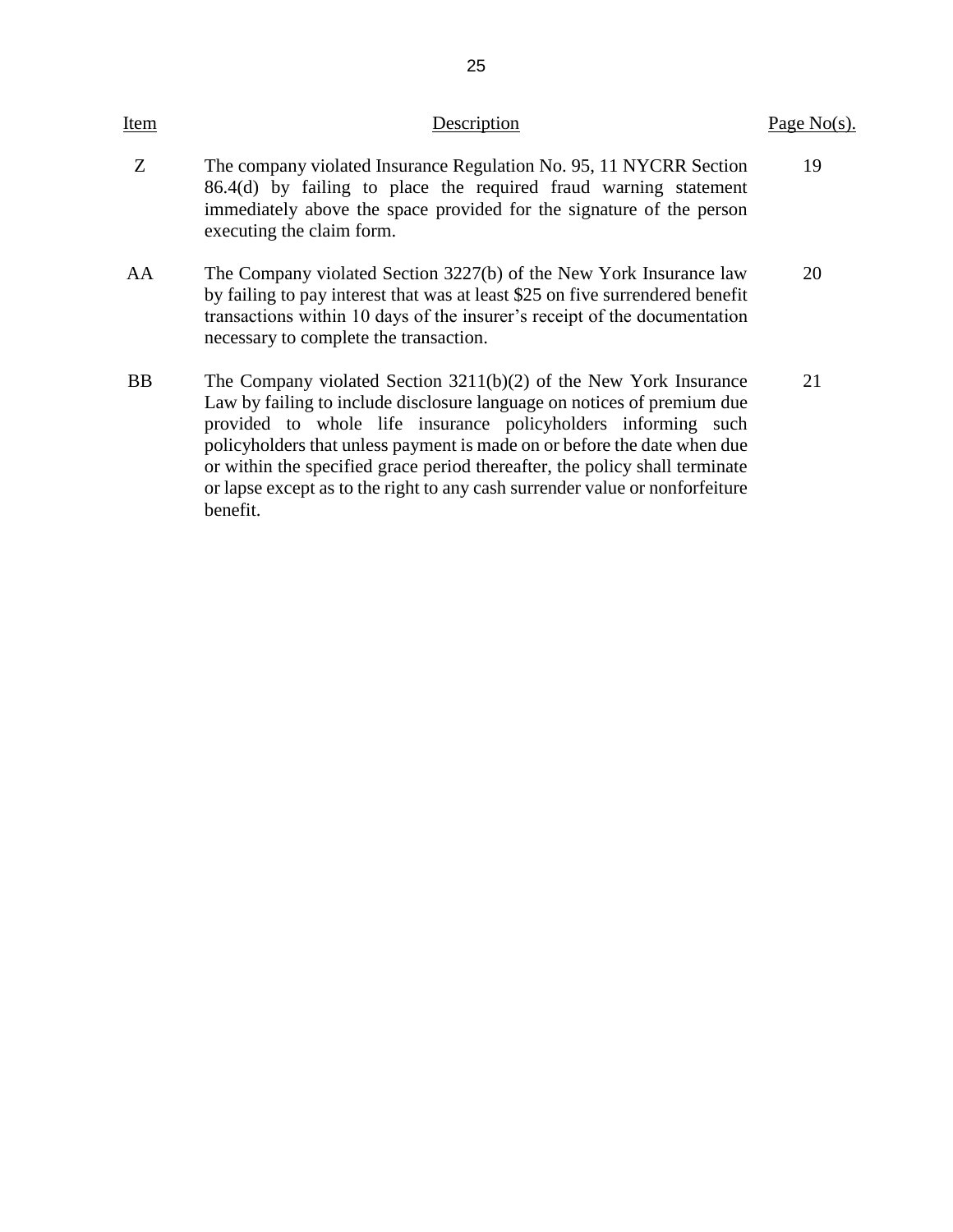Respectfully submitted,

| $\sqrt{s}$                          |
|-------------------------------------|
| Flora Egbuchulam                    |
| <b>Associate Insurance Examiner</b> |

### STATE OF NEW YORK ) COUNTY OF NEW YORK ) )SS:

Flora Egbuchulam, being duly sworn, deposes and says that the foregoing report, subscribed by her, is true to the best of her knowledge and belief.

> $\sqrt{s/2}$ Flora Egbuchulam

Subscribed and sworn to before me

this day of